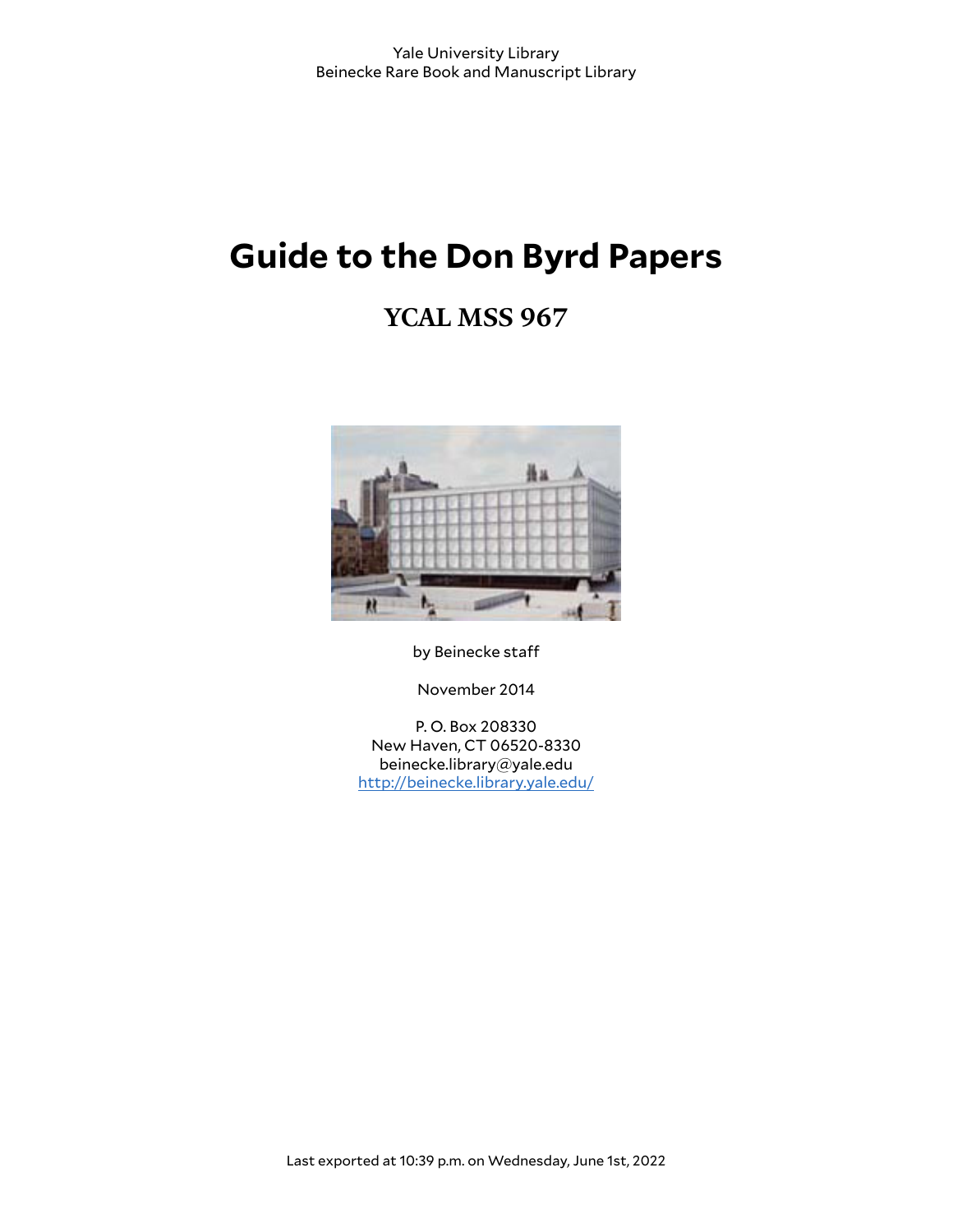# **Table of Contents**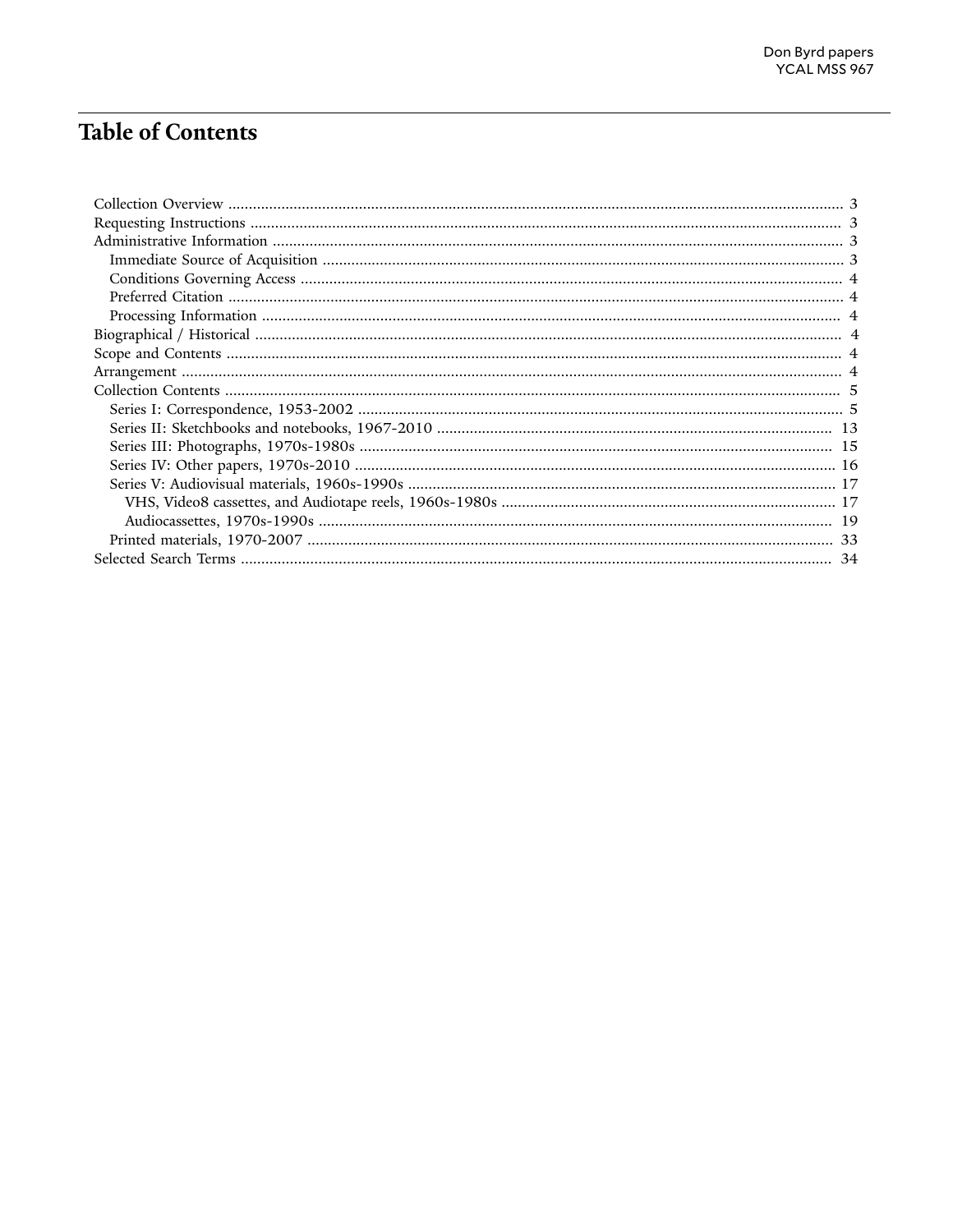# <span id="page-2-0"></span>**Collection Overview**

|                                                    | <b>REPOSITORY:</b> Beinecke Rare Book and Manuscript Library<br>P.O. Box 208330<br>New Haven, CT 06520-8330<br>beinecke.library@yale.edu<br>http://beinecke.library.yale.edu/                                                                                                                                                                                                                                                                                                                                                                                                                                     |
|----------------------------------------------------|-------------------------------------------------------------------------------------------------------------------------------------------------------------------------------------------------------------------------------------------------------------------------------------------------------------------------------------------------------------------------------------------------------------------------------------------------------------------------------------------------------------------------------------------------------------------------------------------------------------------|
| <b>CALL NUMBER: YCAL MSS 967</b>                   |                                                                                                                                                                                                                                                                                                                                                                                                                                                                                                                                                                                                                   |
|                                                    | <b>CREATOR:</b> Byrd, Don, 1944-                                                                                                                                                                                                                                                                                                                                                                                                                                                                                                                                                                                  |
|                                                    | <b>TITLE:</b> Don Byrd papers                                                                                                                                                                                                                                                                                                                                                                                                                                                                                                                                                                                     |
|                                                    | <b>DATES: 1953-2010</b>                                                                                                                                                                                                                                                                                                                                                                                                                                                                                                                                                                                           |
| PHYSICAL DESCRIPTION: 11.22 linear feet (16 boxes) |                                                                                                                                                                                                                                                                                                                                                                                                                                                                                                                                                                                                                   |
| <b>LANGUAGE: In English.</b>                       |                                                                                                                                                                                                                                                                                                                                                                                                                                                                                                                                                                                                                   |
|                                                    | <b>SUMMARY:</b> The collection consists of correspondence, sketchbooks, notebooks,<br>photographs, audiovisual materials, and other papers that document<br>the work and social circle of poet Don Byrd. Notable correspondents<br>include Charles Bernstein, Clayton Eshleman, Susan Howe, Gerrit Lansing,<br>Paul Metcalf, and Jed Rasula. Photographs include color and black and<br>white portraits of Byrd and other poets. Audiovisual materials consist of<br>audiorecordings made by Byrd of poets including John Ashbery, Charles<br>Bernstein, Gerrit Lansing, Paul Metcalf, Charles Olson, and others. |
|                                                    | <b>ONLINE FINDING AID:</b> To cite or bookmark this finding aid, please use the following link: https://<br>hdl.handle.net/10079/fa/beinecke.byrd                                                                                                                                                                                                                                                                                                                                                                                                                                                                 |

## <span id="page-2-1"></span>**Requesting Instructions**

To request items from this collection for use in the Beinecke Library reading room, please use the request links in the HTML version of this finding aid, available at <https://hdl.handle.net/10079/fa/beinecke.byrd>.

To order reproductions from this collection, please send an email with the call number, box number(s), and folder number(s) to [beinecke.images@yale.edu.](mailto:beinecke.images@yale.edu)

Key to the container abbreviations used in the PDF finding aid:

b. box **ifferm** barcode

# <span id="page-2-2"></span>**Administrative Information**

### <span id="page-2-3"></span>**Immediate Source of Acquisition**

Purchased from Granary Books, Inc. on the Alfred Z. Baker, Jr. Fund and the Donald Windham-Sandy Campbell Collection Endowment Fund, 2014.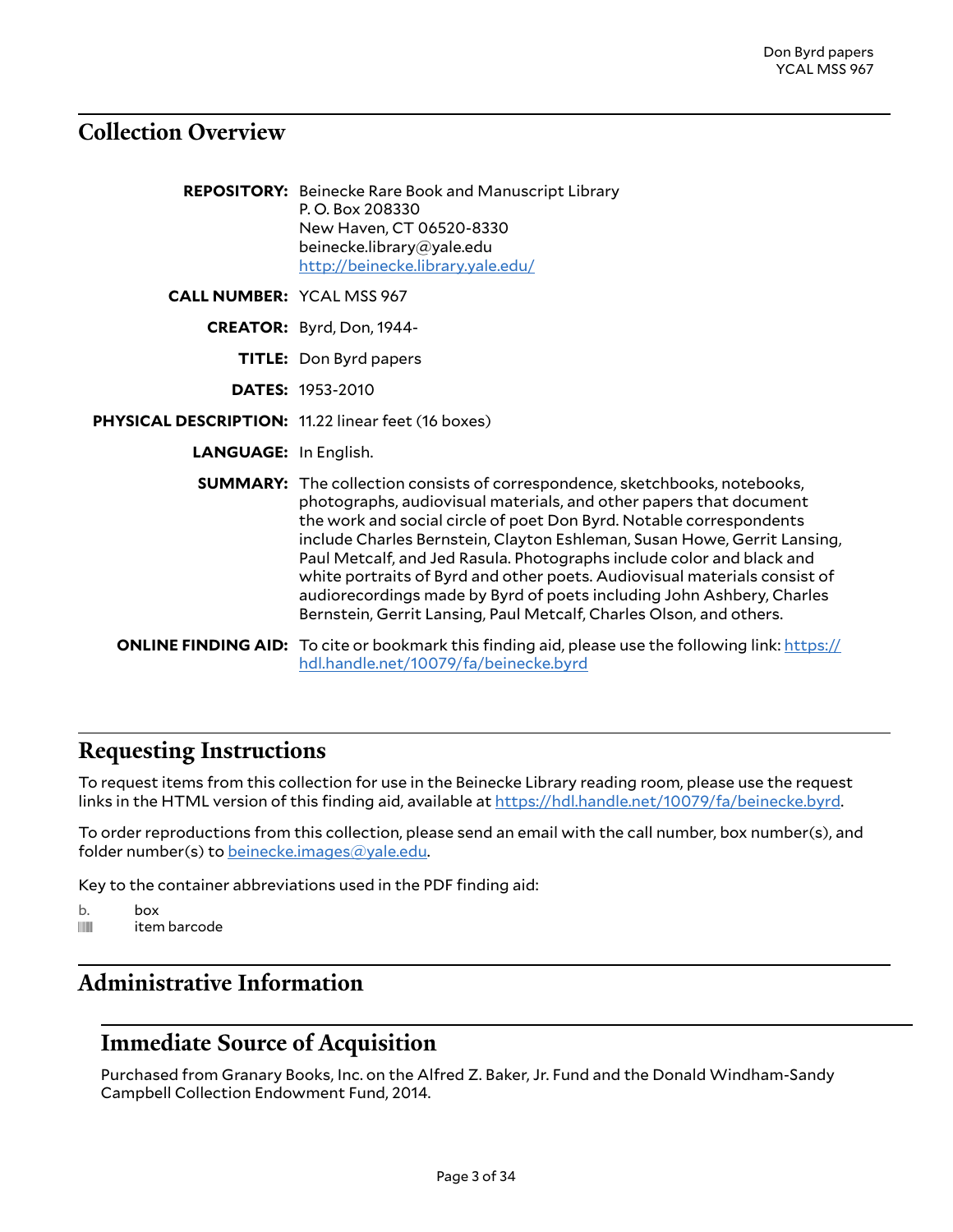# <span id="page-3-0"></span>**Conditions Governing Access**

The materials are open for research.

Boxes 14-16 (audiovisual materials): Restricted fragile material. Reference copies may be requested. Consult Access Services for further information.

# <span id="page-3-1"></span>**Preferred Citation**

Don Byrd Papers. Yale Collection of American Literature, Beinecke Rare Book and Manuscript Library.

# <span id="page-3-2"></span>**Processing Information**

Collections are processed to a variety of levels, depending on the work necessary to make them usable, their perceived research value, the availability of staff, competing priorities, and whether or not further accruals are expected. The library attempts to provide a basic level of preservation and access for all collections as they are acquired, and does more extensive processing of higher priority collections as time and resources permit.

This collection received a basic level of processing, including rehousing and minimal organization.

Information included in the Description of Papers note and Collection Contents section is drawn from information supplied with the collection and from an initial survey of the contents. Folder titles appearing in the contents list below are often based on those provided by the creator or previous custodian. Titles have not been verified against the contents of the folders in all cases. Otherwise, folder titles are supplied by staff during initial processing.

This finding aid may be updated periodically to account for new acquisitions to the collection and/or revisions in arrangement and description.

# <span id="page-3-3"></span>**Biographical / Historical**

Don Byrd is an American poet, sound artist, and professor of English at the State University of New York at Albany.

# <span id="page-3-4"></span>**Scope and Contents**

The collection consists of correspondence, sketchbooks, notebooks, photographs, audiovisual materials, and other papers that document the work and social circle of poet Don Byrd. Notable correspondents include Charles Bernstein, Clayton Eshleman, Susan Howe, Gerrit Lansing, Paul Metcalf, and Jed Rasula. Photographs include color and black and white portraits of Byrd and other poets. Audiovisual materials consist of audiorecordings made by Byrd of poets including John Ashbery, Charles Bernstein, Gerrit Lansing, Paul Metcalf, Charles Olson, and others.

### <span id="page-3-5"></span>**Arrangement**

Organized into five series: I. Correspondence, 1953-2002. II. Sketchbooks and notebooks, 1967-2010. III. Photographs, 1970s-1980s. IV. Other papers, 1970s-2010. V. Audiovisual materials, 1960s-1990s.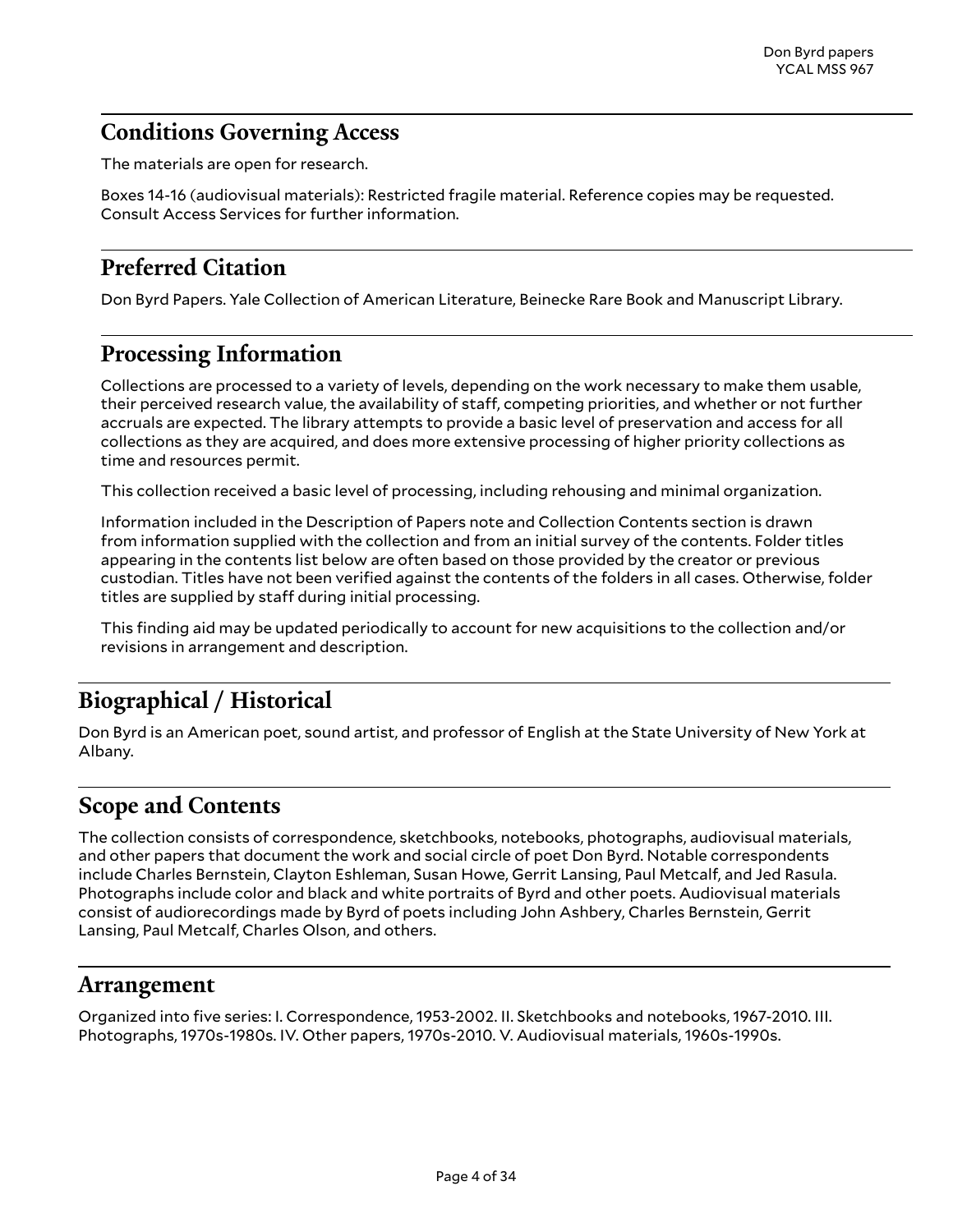# <span id="page-4-0"></span>**Collection Contents Series I: Correspondence, 1953-2002**

<span id="page-4-1"></span>*5.5 linear feet (7 boxes)*

| b.1 | Abel, David                                                                                                    | circa<br>1980s-1990s |
|-----|----------------------------------------------------------------------------------------------------------------|----------------------|
| b.1 | Ades, Joan and Richard Edelman                                                                                 | 1986                 |
| b.1 | Alexander, Charles                                                                                             | 1985                 |
| b.1 | Alpert, Barry<br>Includes "Day of Atonement for Indiana University, Yom Kippur 1977" inscribed to<br>Don Byrd. | 1973-1977            |
| b.1 | Amato, Joe and Christopher Fleisher                                                                            | 1990s                |
| b.1 | Andrews, Bruce                                                                                                 | 1985-1995            |
| b.1 | Ananstas, Peter                                                                                                | 1970                 |
| b.1 | <b>B</b> General                                                                                               | circa<br>1980s-1990s |
| b.1 | Beckett, Tom (Viscerally Press)                                                                                | 1953-1981            |
| b.1 | Benson, Andrew                                                                                                 | 1979-1982            |
| b.1 | Berge, Carol                                                                                                   | circa 1980s          |
| b.1 | Bernstein, Charles<br>2 folders                                                                                | 1979-1989            |
| b.1 | Bertholf, Robert<br>3 folders                                                                                  | 1975-1994            |
| b.1 | Bertolette, Peter                                                                                              | circa 1972-1982      |
| b.1 | Blattiner, Barbara                                                                                             | 1980s-1990s          |
| b.1 | Blaser, Robin                                                                                                  | 1981-1992            |
| b.1 | Blevins, Richard<br>3 folders<br>Includes Court of the Half-King inscribed; Remembering the Future; The Day I  | 1977-1991            |
|     | Found Marco Polo Outside of Cleveland; and manuscripts.                                                        |                      |
| b.1 | Blitz, Michael                                                                                                 | 1983-1993            |
| b.1 | Bobbitt, Nathaniel<br>Includes manuscripts.                                                                    | 1993-1995            |
| b.1 | Bogan, Jim<br>Includes manuscripts.                                                                            | 1980-1990            |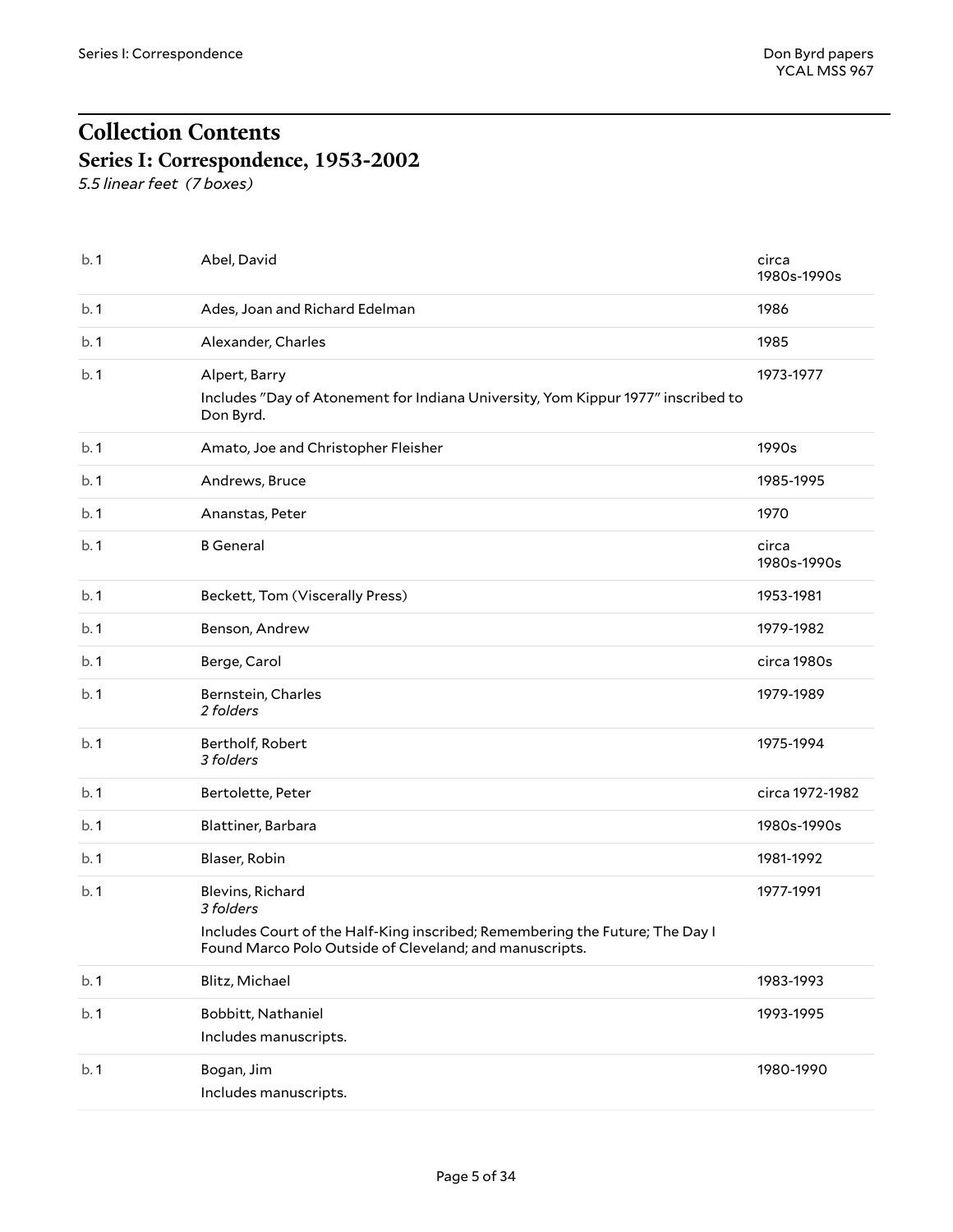| b.1 | Borneman, Bill<br>Includes manuscripts.                | 1985            |
|-----|--------------------------------------------------------|-----------------|
| b.1 | Bowen, Robert<br>Includes manuscripts.                 | 1980s-1990s     |
| b.1 | Braman, Sandra<br>Includes manuscripts.                | circa 1992      |
| b.1 | Brennan, Joe<br>Includes manuscripts.                  | 1995            |
| b.1 | Brodsky, Michael<br>Includes manuscripts.              | undated         |
| b.1 | Bromige, David<br>Includes manuscripts.                | circa 1987-1989 |
| b.1 | Bronk, William<br>Includes manuscripts.                | 1979            |
| b.1 | Brown, Harvey<br>Includes manuscripts.                 | undated         |
| b.1 | Buckeye, Bob<br>Includes manuscripts.                  | 1981-1982       |
| b.1 | Buttrick, George<br>2 folders<br>Includes manuscripts. | 1970-1976       |
| b.2 | C General                                              | 1978-1987       |
| b.2 | Callahan, Robert                                       | 1974-1978       |
| b.2 | Campbell, Bruce                                        | 1986            |
| b.2 | Chaet, Eric                                            | 1979-1992       |
| b.2 | Christensen, Paul                                      | 1979-1982       |
| b.2 | Clark, B. Cass                                         | 1994-1995       |
| b.2 | Clarke, John                                           | 1983-1987       |
| b.2 | Coolidge, Clark<br>2 folders                           | 1973-1975       |
| b.2 | Corrigan, Matthew                                      | 1973-1974       |
| b.2 | Covi, Giovanna                                         | 1987            |
| b.2 | Creeley, Robert                                        | 1989            |
| b.2 | D General                                              | 1978-1995       |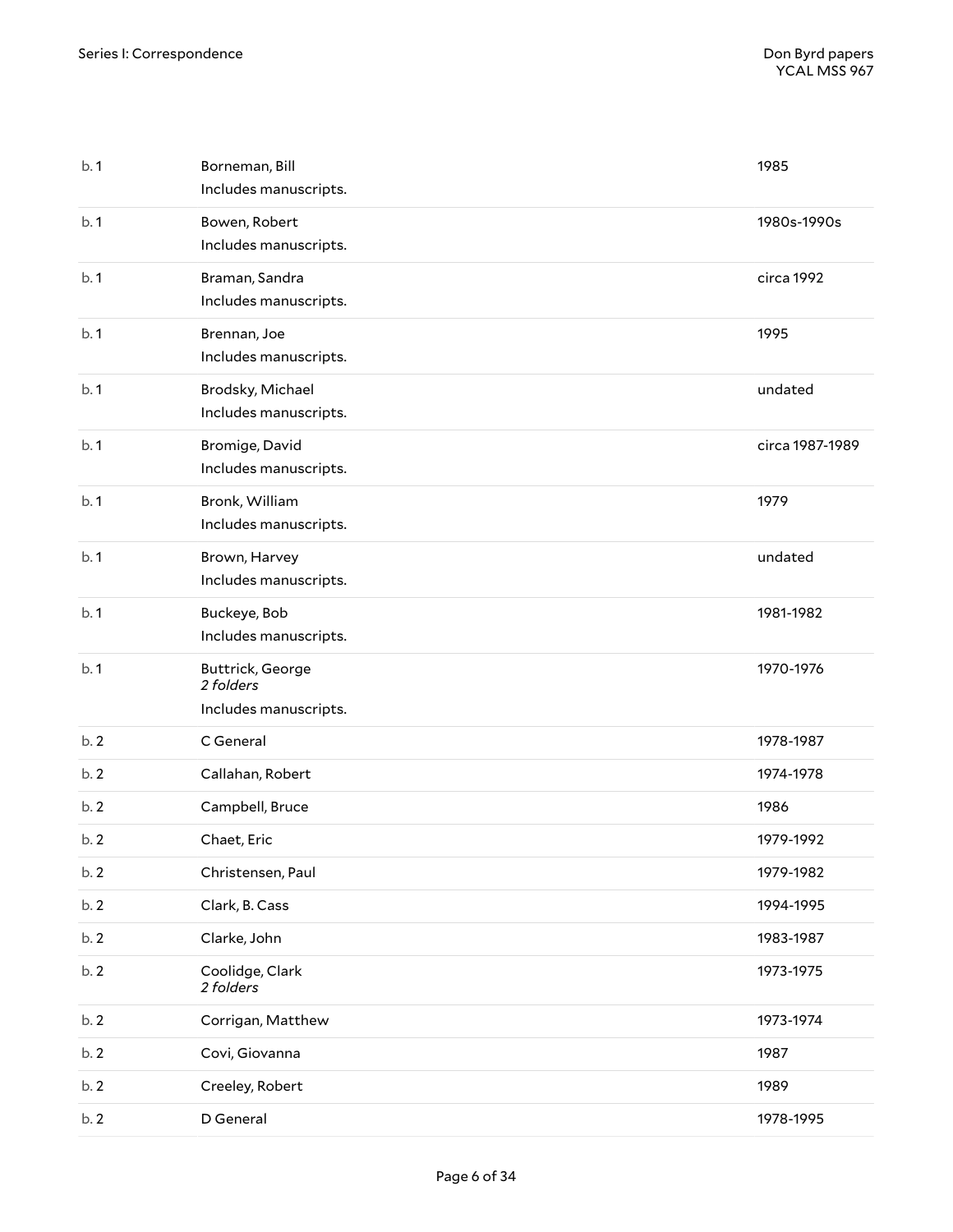| b.2 | Davenport, Guy<br>2 folders                                                               | 1976-1982   |
|-----|-------------------------------------------------------------------------------------------|-------------|
| b.2 | Davidson, Michael<br>Includes manuscript.                                                 | circa 1980  |
| b.2 | Davies, Allan                                                                             | 1987        |
| b.2 | De Felice, James                                                                          | undated     |
| b.2 | Dewdney, Chistopher                                                                       | 1978        |
| b.2 | Dorn, Edward<br>Includes Bean News, Rolling Stock and manuscripts.                        | 1972-1985   |
| b.2 | Duncan, Robert                                                                            | 1972-1978   |
| b.2 | Enslin, Theodore                                                                          | 1978        |
| b.2 | Eshleman, Clayton<br>4 folders                                                            | 1973-1999   |
|     | Includes manuscripts.                                                                     |             |
| b.2 | F General                                                                                 | circa 1980s |
| b.2 | Ferrini, Vincent                                                                          | 1992        |
| b.2 | Friedland, Susan                                                                          | 1985        |
| b.2 | Friedlander, Benjamin<br>Includes the printed works Die Ewigkeit altert and Period Piece. | 1995-1998   |
| b.2 | Funkhouser, Chris                                                                         | 1998        |
| b.2 | G General                                                                                 | 1972-1991   |
| b.2 | Gansz, David C.D.<br>Includes printed material.                                           | 1993        |
| b.2 | Garber, Eugene K.                                                                         | circa 1980s |
| b.2 | Gins, Madeline<br>Includes manuscripts.                                                   | 1990        |
| b.2 | Giscombe, Cecil<br>Includes an enscribed copy of At Large.                                | 1989        |
| b.2 | Gizzi, Michael                                                                            | 1988        |
| b.2 | Glover, Albert                                                                            | 1978-1979   |
| b.2 | Grenier, Robert<br>2 folders<br>Includes manuscripts.                                     | 1980-2000   |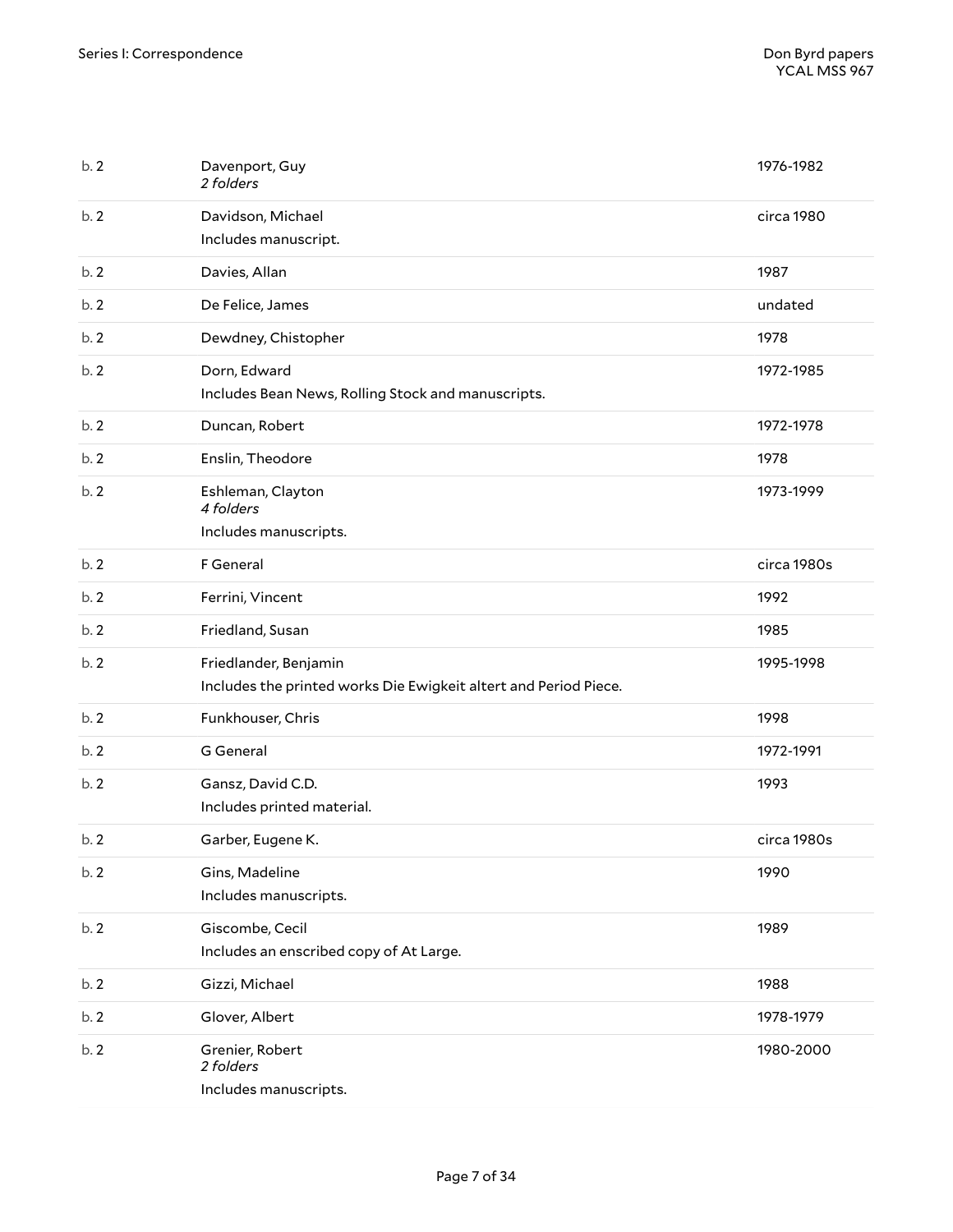| b.2 | Grossinger, Richard<br>4 folders                                                                                           | 1971-1985            |
|-----|----------------------------------------------------------------------------------------------------------------------------|----------------------|
| b.3 | H General                                                                                                                  | circa<br>1970s-1980s |
| b.3 | Harrison, Robert                                                                                                           | circa 1980s          |
| b.3 | Hatlen, Burton                                                                                                             | 1979-1984            |
| b.3 | Hawkins, Bobbie Louise                                                                                                     | circa 1979-1984      |
| b.3 | Hejinian, Lyn                                                                                                              | 1980                 |
| b.3 | Heller, Michael<br>Includes manuscripts.                                                                                   | 1982                 |
| b.3 | Hickman, Leland                                                                                                            | undated              |
| b.3 | Higgins, Dick                                                                                                              | 1985-1986            |
| b.3 | Hollo, Anslem                                                                                                              | 1984                 |
| b.3 | Houck, Kemp                                                                                                                | 1978-1979            |
| b.3 | Hough, Lindy                                                                                                               | 1972-1986            |
| b.3 | Howe, Susan<br>2 folders                                                                                                   | 1983-1987            |
| b.3 | Irby, Kenneth<br>12 folders<br>Printed and inscribed material included; Archipelago, Etudes. Also includes<br>manuscripts. | 1972-2002            |
| b.4 | Jaeger, Sharon Ann                                                                                                         | 1980s                |
| b.4 | K General                                                                                                                  | circa 1980s          |
| b.4 | Kahn, Paul                                                                                                                 | undated              |
| b.4 | Keane, Jondi<br>4 folders<br>Includes manuscripts and artwork.                                                             | 1970s-1990s          |
| b.4 | Kelly, Robert                                                                                                              | 1972-1974            |
| b.4 | Kenner, Hugh                                                                                                               | 1978                 |
| b.4 | King, Marth                                                                                                                | 1989                 |
| b.4 | Kleiner, Art                                                                                                               | 1985                 |
| b.4 | Kornblum, Allen                                                                                                            | 1995                 |
| b.4 |                                                                                                                            |                      |
|     | Krolich, Jeff                                                                                                              | circa 1970s          |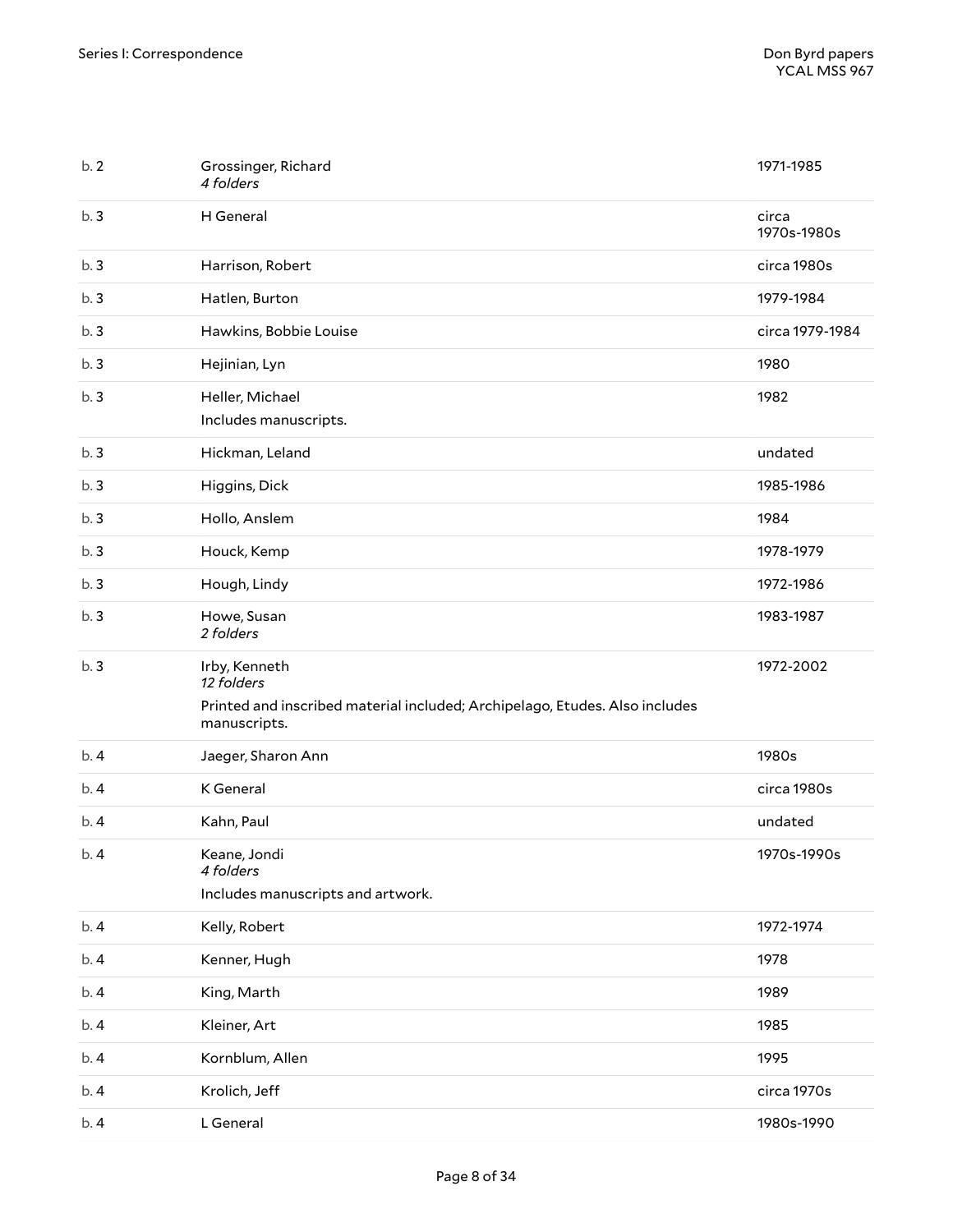| b.4 | Landers, Peter                                                      | 1980s       |
|-----|---------------------------------------------------------------------|-------------|
| b.4 | Lansing, Gerrit<br>4 folders                                        | 1979-2000s  |
| b.4 | Laughlin, James                                                     | 1979        |
| b.4 | Leggiere, Phil                                                      | circa 1983  |
| b.4 | Lehman, David                                                       | 1983        |
| b.4 | M General                                                           | 1980s-1990s |
| b.4 | Mac Low, Jackson                                                    | 1976-1974   |
| b.4 | Mackey, Nathaniel                                                   | 1984-1984   |
| b.4 | Macleod, Douglas                                                    | 1990s       |
| b.4 | Malin, James C. (historian)                                         | 1970s-1980s |
| b.4 | Martin, John (Black Sparrow)                                        | 1973        |
| b.4 | Mason, John                                                         | 1983-1985   |
| b.4 | Matlin, David                                                       | 1980s-1990s |
| b.4 | Matthias, John                                                      | 1990-1995   |
| b.4 | Maud, Ralph                                                         | 1994        |
| b.4 | McCaffery, Steve                                                    | 1993        |
| b.4 | McLelland, Bruce                                                    | circa 1982  |
| b.4 | McGann, Jerome                                                      | 1989-1994   |
| b.4 | McNaughton, Duncan                                                  | 1985-1986   |
| b.4 | Messerli, Douglas                                                   | 1979-1992   |
| b.4 | Metcalf, Paul<br>24 folders                                         | 1972-1998   |
|     | Includes manuscripts.                                               |             |
| b.4 | Meyer, Thomas                                                       | circa 1980  |
| b.4 | Minter, Tom                                                         | 1980s       |
| b.4 | Montano, Linda                                                      | 1980        |
| b.4 | Morgan, John                                                        | 1971-1986   |
| b.4 | Moritz, John<br>Includes manuscripts and anotated printed material. | circa 1983  |
| b.5 | N General                                                           | 1978-1995   |
| b.5 | Nowak, Mark                                                         | 1993        |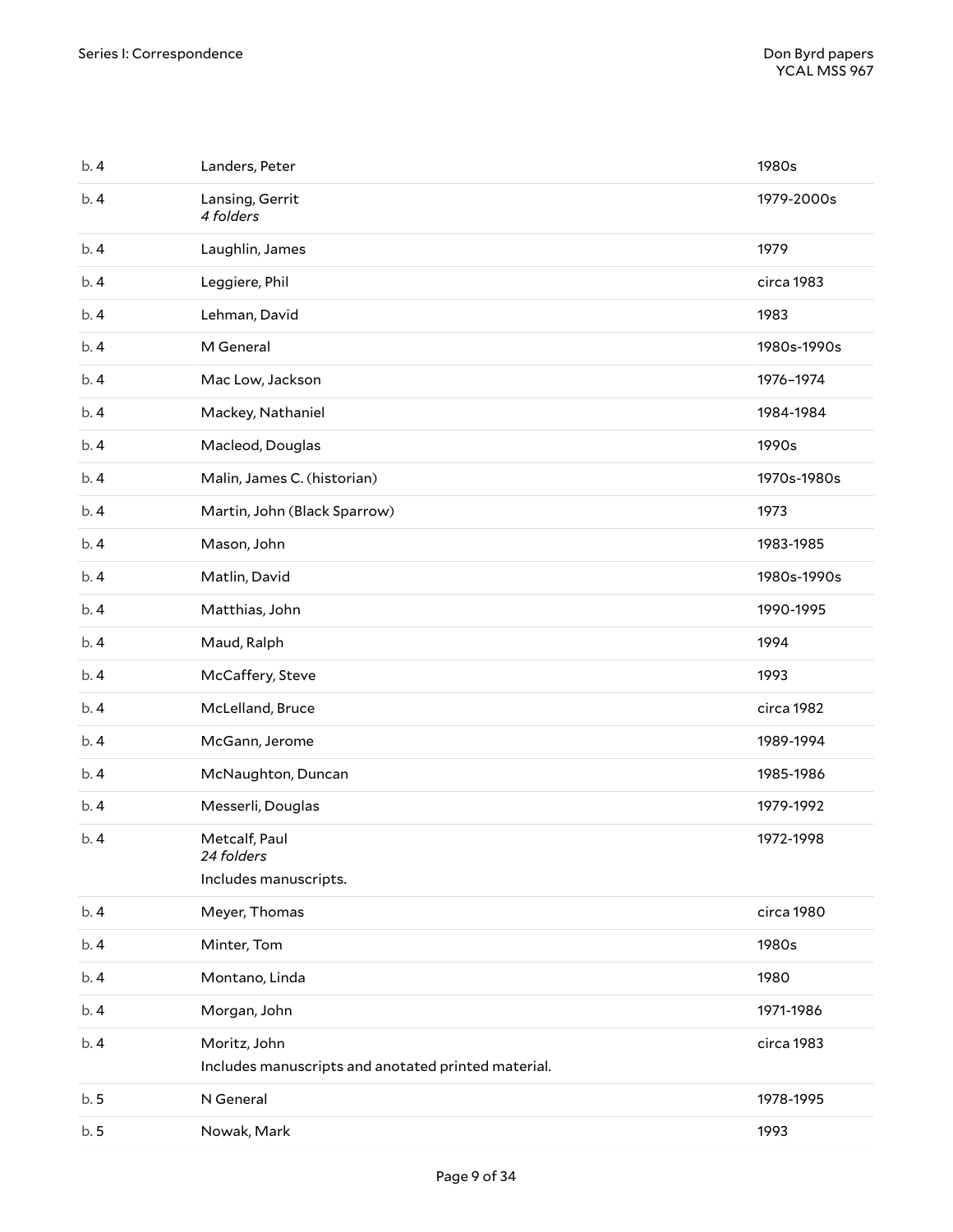| b.5 | Nunley, Dick                                                                                                                                     | 1980            |
|-----|--------------------------------------------------------------------------------------------------------------------------------------------------|-----------------|
| b.5 | O General                                                                                                                                        | circa 1978-1981 |
| b.5 | O'Brien, Geoffrey                                                                                                                                | 1980-1986       |
| b.5 | Olson, Charles<br>Books by Charles Olson, annotated by Don Byrd.                                                                                 | 1964-1967       |
| b.5 | Oppenheimer, Joel<br>Includes poetry button and various manuscripts.                                                                             | 1979-1984       |
| b.5 | P General                                                                                                                                        | circa 1977-1998 |
| b.5 | Palmer, Michael                                                                                                                                  | 1981            |
| b.5 | Paul, Sherman                                                                                                                                    | 1978-1980       |
| b.5 | Phillips, Dennis                                                                                                                                 | 1981-1983       |
| b.5 | Plymell, Charles                                                                                                                                 | circa 1985      |
| b.5 | Pounds, Wayne                                                                                                                                    | 1991-1992       |
| b.5 | Quartermain, Peter<br>Includes manuscript.                                                                                                       | 1978-1983       |
| b.5 | Quasha, George                                                                                                                                   | 1980-1987       |
| b.5 | R General                                                                                                                                        | 1978-1995       |
| b.5 | Rasula, Jed<br>17 folders<br>Includes carbon copies of Don Byrd's responses, as well as 4 issues of The Well<br>Tempered Wreader, May-July 1979. | 1978-1997       |
| b.5 | Reese, Marshall and Nora Ligorano<br>Includes CoAccident mailer.                                                                                 | circa 1992-1994 |
| b.5 | Rueckert, William                                                                                                                                | 1978            |
| b.5 | Rodefer, Stephen                                                                                                                                 | 1987-1989       |
| b.5 | Rosenblum, Martin                                                                                                                                | 1979-1987       |
| b.5 | Rothschild, Douglas N.                                                                                                                           | 1985-2001       |
| b.5 | Ryan, Paul                                                                                                                                       | circa 1987-1995 |
| b.5 | St. James Press                                                                                                                                  | 1979-1980       |
| b.5 | S General                                                                                                                                        | 1981-1995       |
| b.5 | Sanders, Edward<br>2 folders<br>Includes manuscript and Woodstock Journal, October 4-18, 2002.                                                   | 1982-2002       |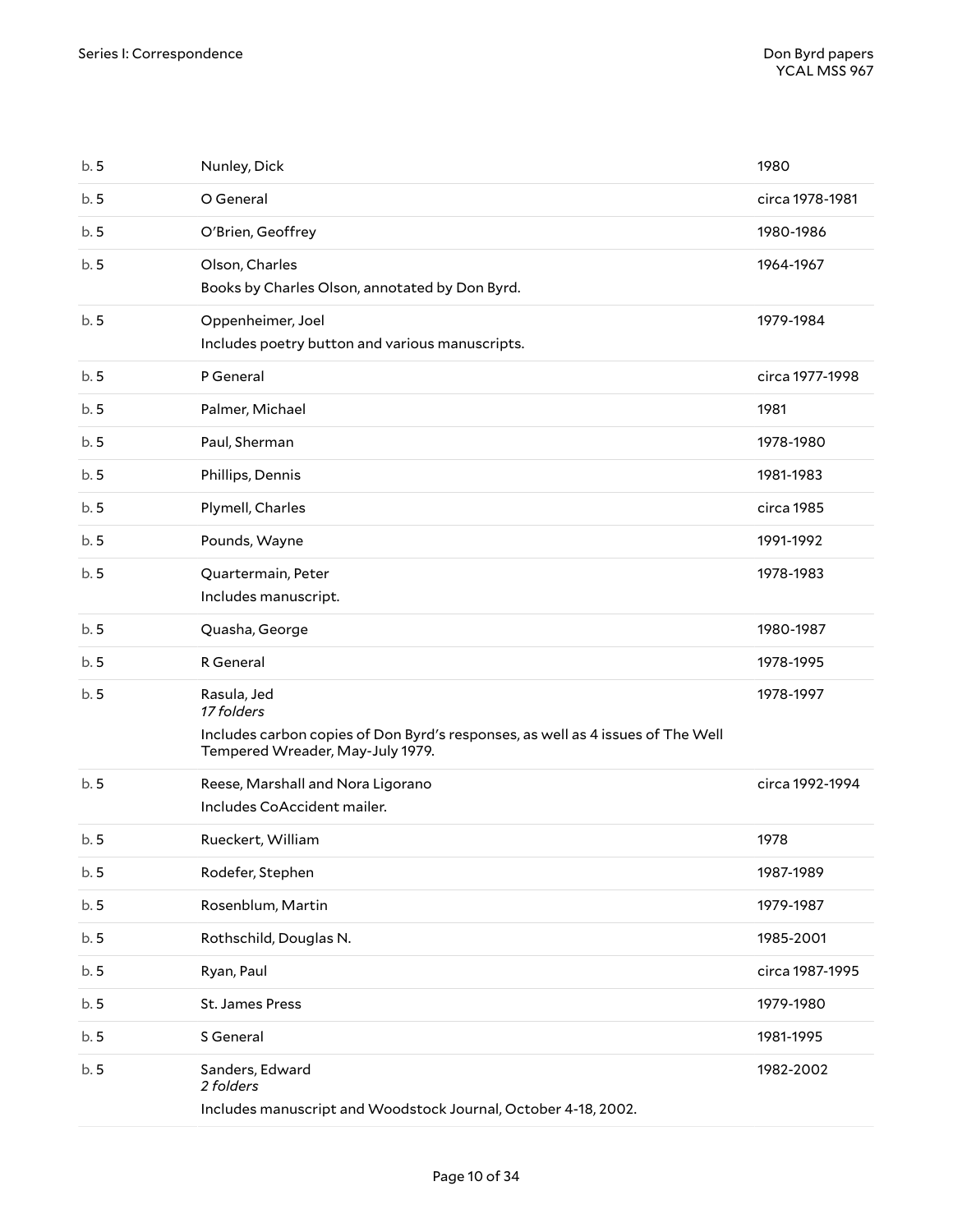| b.5 | Sharp, Tom                                                                                             | 1980            |
|-----|--------------------------------------------------------------------------------------------------------|-----------------|
| b.5 | Schimmel, Harold                                                                                       | circa 1979      |
| b.5 | Schmitz, Neil                                                                                          | 1987-1988       |
| b.5 | Schultz, Elizabeth<br>2 folders<br>Includes manuscript.                                                | circa 1973-1986 |
| b.5 | Schwerner, Armand<br>Includes manuscripts.                                                             | 1983-1987       |
| b.5 | Sherry, James                                                                                          | 1990            |
| b.5 | Shoemaker, Lynn                                                                                        | 1985-1987       |
| b.5 | Silliman, Ron<br>2 folders<br>Includes carbon copies from Don Byrd, and manuscripts.                   | 1975-1983       |
| b.5 | Sittnick, Phil<br>Includes manuscript.                                                                 | 1985-1987       |
| b.5 | Smith, Patrick                                                                                         | 1987            |
| b.5 | Skodnick, Roy                                                                                          | 1983-1986       |
| b.5 | Snyder, Gary<br>Includes Smoky the Bear Sutra, Cottonwood Review, 1972.                                | circa 1972      |
| b.5 | Stein, Charles<br>Includes manuscripts of "Sound Poems".                                               | circa 1978-1985 |
| b.5 | Strauss, David Levi<br>4 folders                                                                       | circa 1984-1990 |
| b.6 | Strauss, David Levi - "Double Portrait of Don & Pierre [Joris], in Darkness & in<br>Light," photograph | 1994            |
| b.5 | Stroffolino, Chris<br>Includes manuscript.                                                             | 1992            |
| b.5 | Taggart, John                                                                                          | 1980-1984       |
| b.5 | Tarn, Nathaniel                                                                                        | 1978-1991       |
| b.5 | Turner, Sam                                                                                            | 1992            |
| b.5 | Urbanski, Kenneth John                                                                                 | undated         |
| b.5 | Vicuña, Cecilia<br>Includes Palabra e Hilo / Word & Thread, Morning Star Publications, 1996            | 1996-1999       |
| b.7 | W General                                                                                              | 1983-1987       |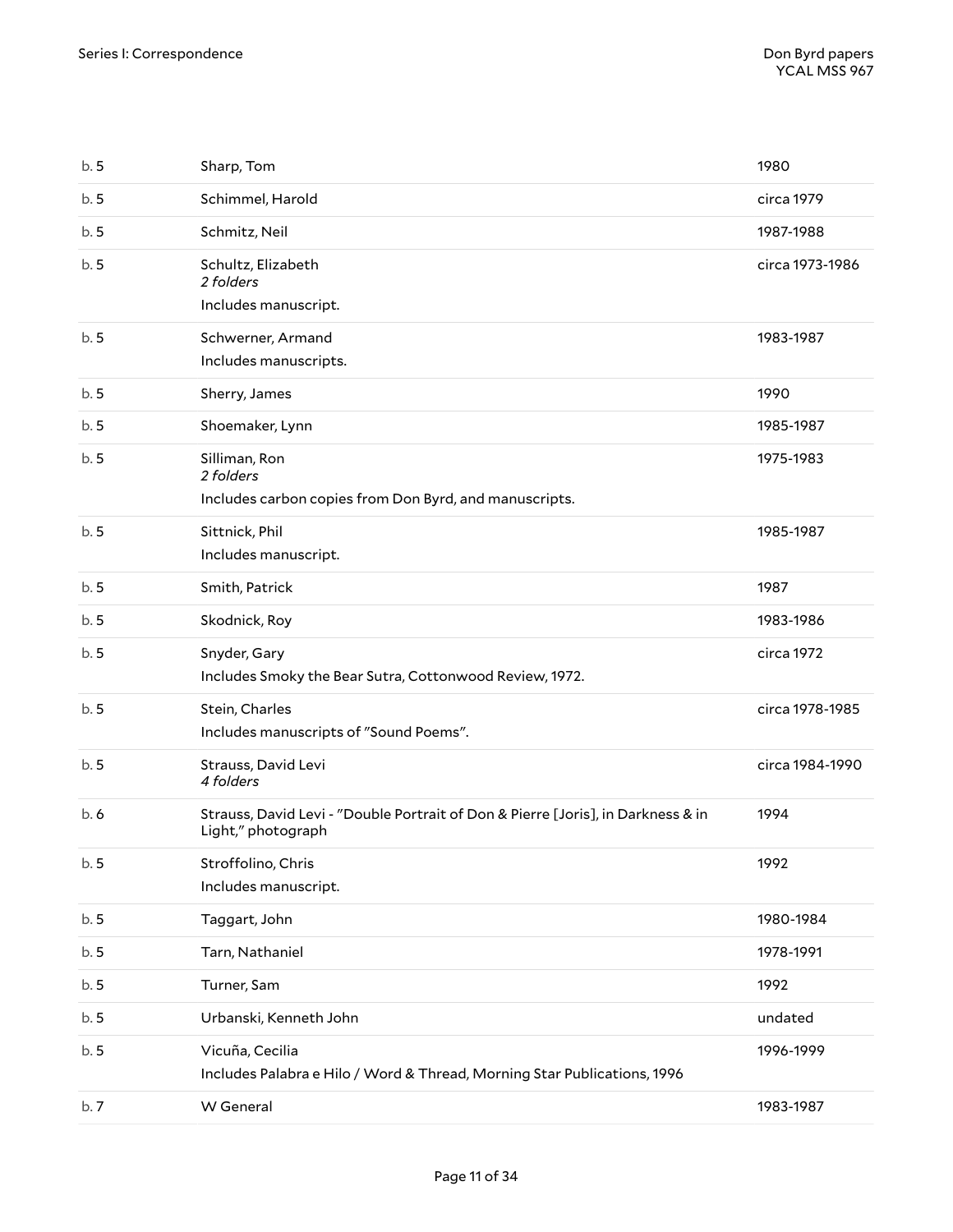| b.7 | Waldman, Annie                                                                                                              | 1996-1997  |
|-----|-----------------------------------------------------------------------------------------------------------------------------|------------|
| b.7 | Warsh, Lewis                                                                                                                | 1977       |
| b.7 | Watten, Barrett<br>2 folders                                                                                                | 1983-1989  |
| b.7 | Weinberger, Eliot                                                                                                           | 1981-1985  |
| b.7 | Weinstein, Norman                                                                                                           | circa 1980 |
| b.7 | Weiss, Mark                                                                                                                 | 1985-1992  |
| b.7 | Wellman, Don<br>4 folders                                                                                                   | 1981-1988  |
|     | Includes manuscripts.                                                                                                       |            |
| b.7 | Wellman, Mac                                                                                                                | 1986       |
| b.7 | Wentworth, Richard                                                                                                          | 1979       |
| b.7 | Wesling, Donald                                                                                                             | 1993       |
| b.7 | Wilk, David (Truck Press)                                                                                                   | 1974-1978  |
| b.7 | Willingham, John R.                                                                                                         | 1975-1976  |
| b.7 | Woolf, Douglas<br>Includes An noun cing / The Collected Letter's of Wolf Run (1976) and an inscribed<br>copy of Had (1977). | 1973-1977  |
| b.7 | Y General                                                                                                                   | 1992       |
| b.7 | Young, Geoff                                                                                                                | 1982       |
| b.7 | Zweig, Ellen                                                                                                                | 1985       |
| b.7 | Unidentified                                                                                                                | 1973-1992  |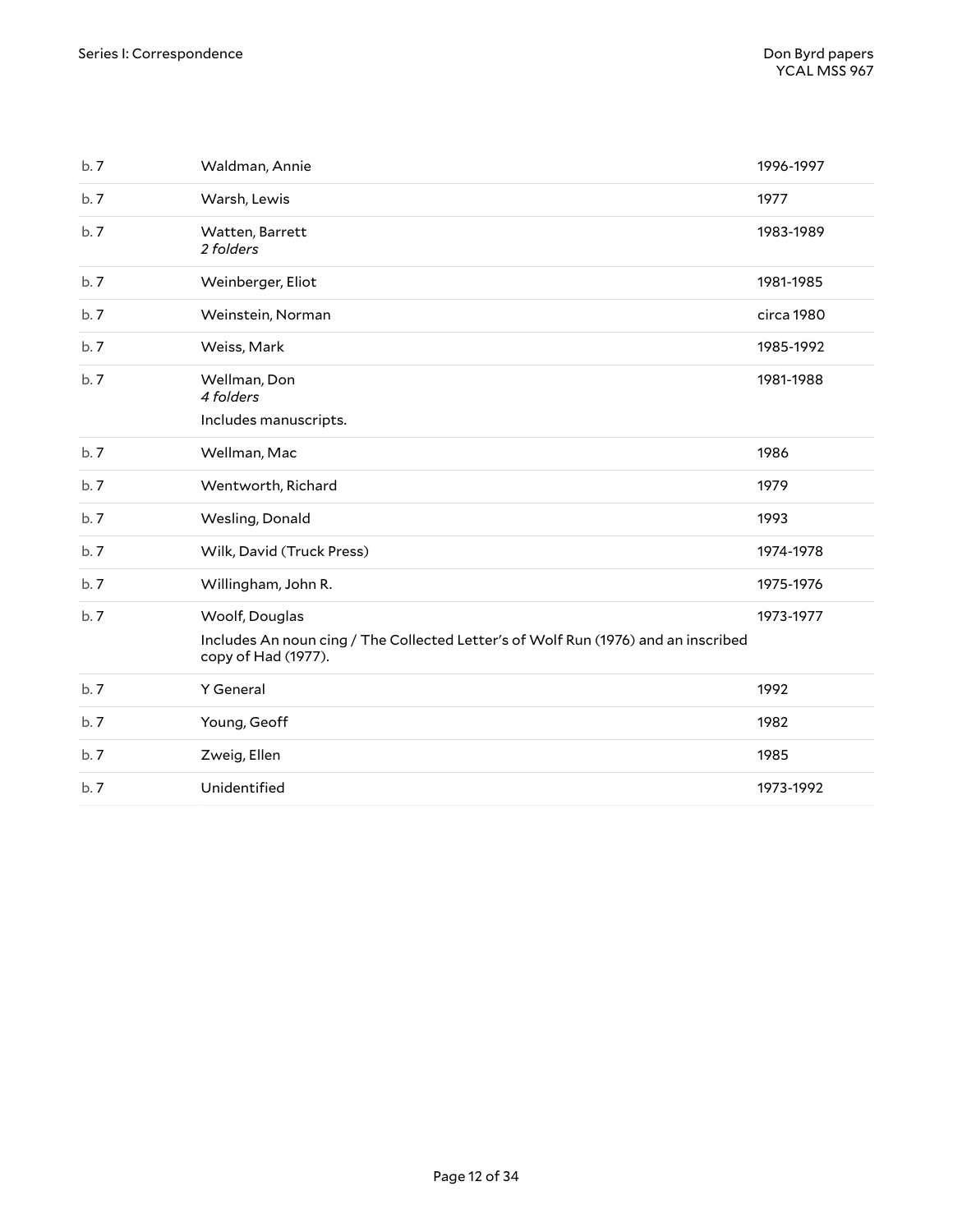### <span id="page-12-0"></span>**Series II: Sketchbooks and notebooks, 1967-2010**

#### *2.21 linear feet (3 boxes)*

Sketchbooks and notebooks consist mostly of sketchbooks from the late 1990s and 2000s. Also included are notebooks documenting publishing, exams, and dissertations from the late 1960s through the early 1990s.

Arranged chronologically.

| b. 8 | Publishing record, exams and dissertations, notebooks<br>2 folders | 1967-1991                  |
|------|--------------------------------------------------------------------|----------------------------|
| b.8  | Notebook                                                           | 1998 January 22            |
| b.8  | Sketchbook                                                         | 1998 April 26              |
| b.8  | Sketchbook                                                         | 1998 November<br>$14 - 29$ |
| b.8  | Sketchbook                                                         | 1998 November<br>29        |
| b.8  | Sketchbook                                                         | 1998 December<br>19        |
| b.8  | Sketchbook                                                         | 1999 February 9            |
| b. 8 | Sketchbook                                                         | 1999 May 24                |
| b. 8 | Sketchbook                                                         | 1999 October 2             |
| b.8  | Sketchbook                                                         | 1999 October 3             |
| b.8  | Sketchbook                                                         | 2000 October 1             |
| b.8  | China sketchbook                                                   | 2000 December<br>$4 - 18$  |
| b.8  | Sketchbook, "The Heart Attack Book"                                | 2000 February<br>11        |
| b.8  | Sketchbook                                                         | 2001 January 27            |
| b.8  | Sketchbook                                                         | 2001 March 24              |
| b.8  | Sketchbook                                                         | 2002 February<br>24-May 10 |
| b.8  | Sketchbook                                                         | 2002 May 10-<br>August 23  |
| b. 9 | Sketchbook                                                         | 2002 August 27             |
| b. 9 | Sketchbook                                                         | 2002 December<br>26        |
| b.9  | Sketchbook                                                         | 2003 October 10            |
| b.9  | Sketchbook                                                         | 2003 December              |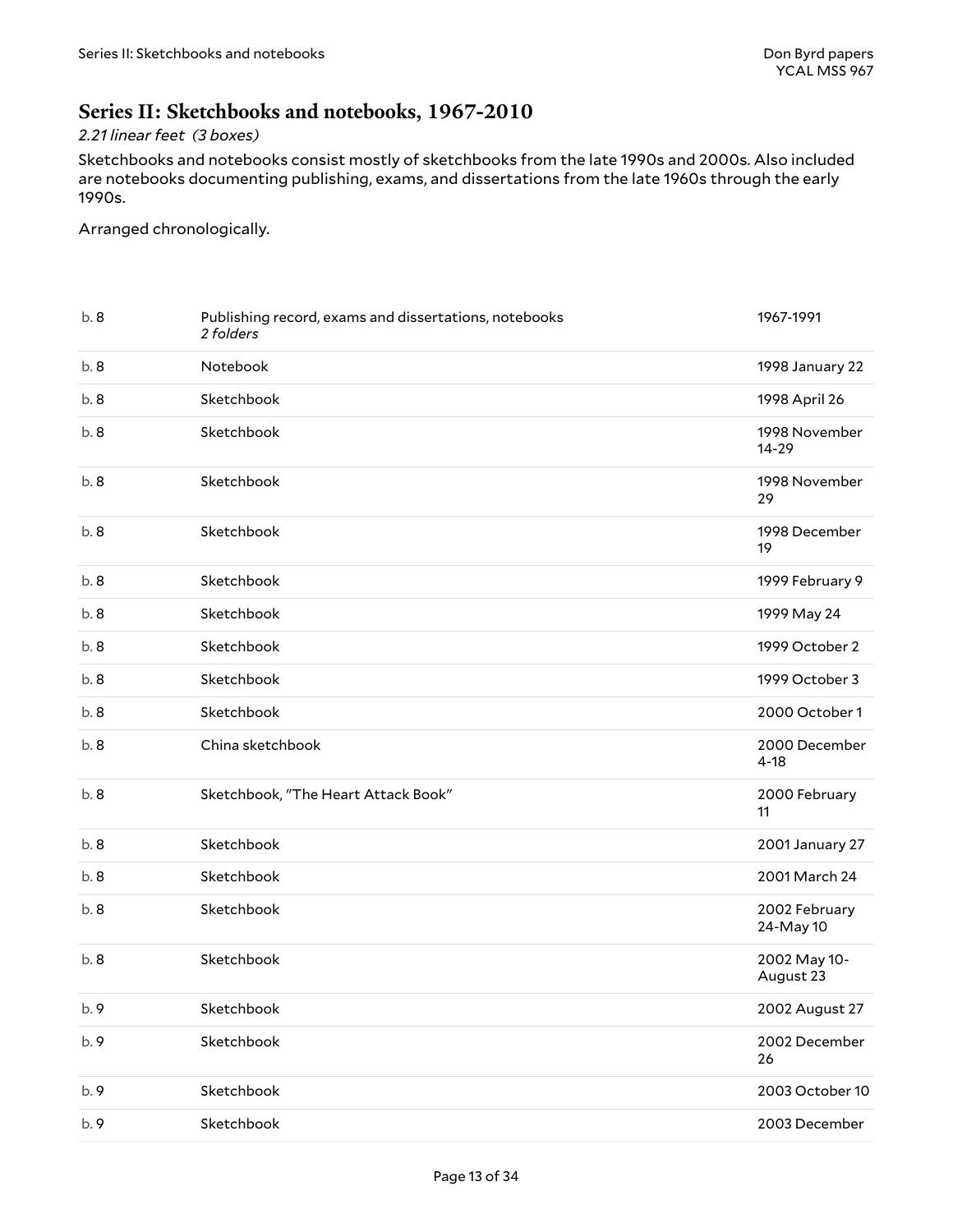| b.9   | Sketchbook              | 2004 April     |
|-------|-------------------------|----------------|
| b.9   | Sketchbook              | 2004 September |
| b.9   | Sketchbook              | 2005 January   |
| b.9   | Sketchbook              | 2005 June      |
| b.9   | Sketchbook              | 2005 September |
| b. 9  | Sketchbook              | 2006 July 16   |
| b.9   | Sketchbook              | 2007 March     |
| b. 9  | Sketchbook              | 2007 March 27  |
| b. 9  | Sketchbook              | 2007 August 20 |
| b.9   | Sketchbook              | 2009 April 7   |
| b.9   | Sketchbook              | 2010 June 1    |
| b.9   | Sketchbook              | circa 2010     |
| b. 9  | Sketchbook<br>3 folders | undated        |
| b. 10 | Notebooks<br>4 folders  | undated        |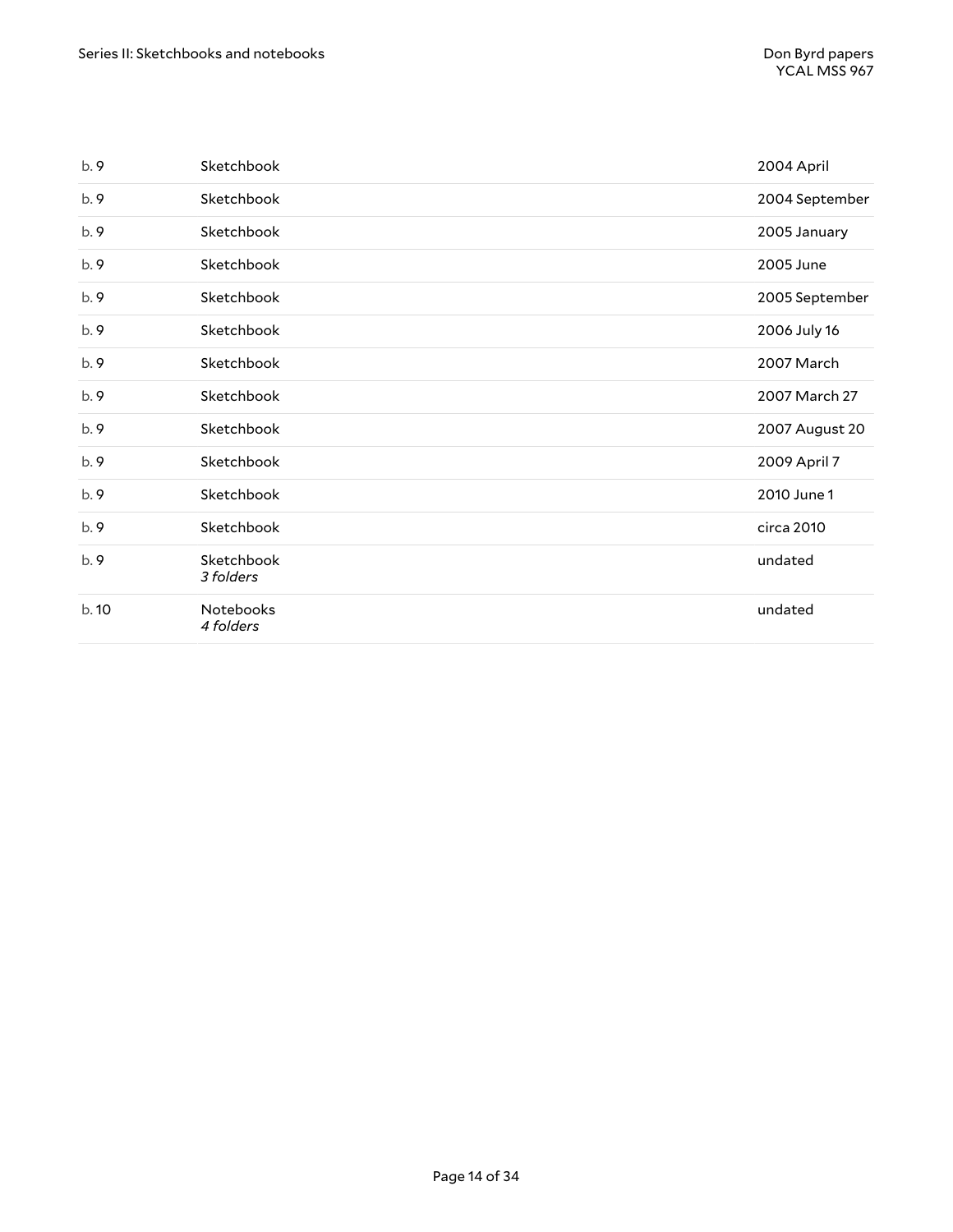### <span id="page-14-0"></span>**Series III: Photographs, 1970s-1980s**

#### *0.21 linear feet (1 box)*

Color and black and white photographs of poets taken by Don Byrd in the 1970s and 1980s. Photographs include portraits of William Bronk, Don Byrd (self-portrait light drawings), Margie Byrd, Clark Coolidge, Robert Duncan, Gerrit Lansing, Nancy Metcalf, Paul Metcalf, Bernadette Mayer, Tom Meyer, George Quasha, Susan Quasha, Joel Oppenheimer, Gary Synder, Lewis Warsh, and Jonathan Williams.

b. 11 Photographs 1970s-1980s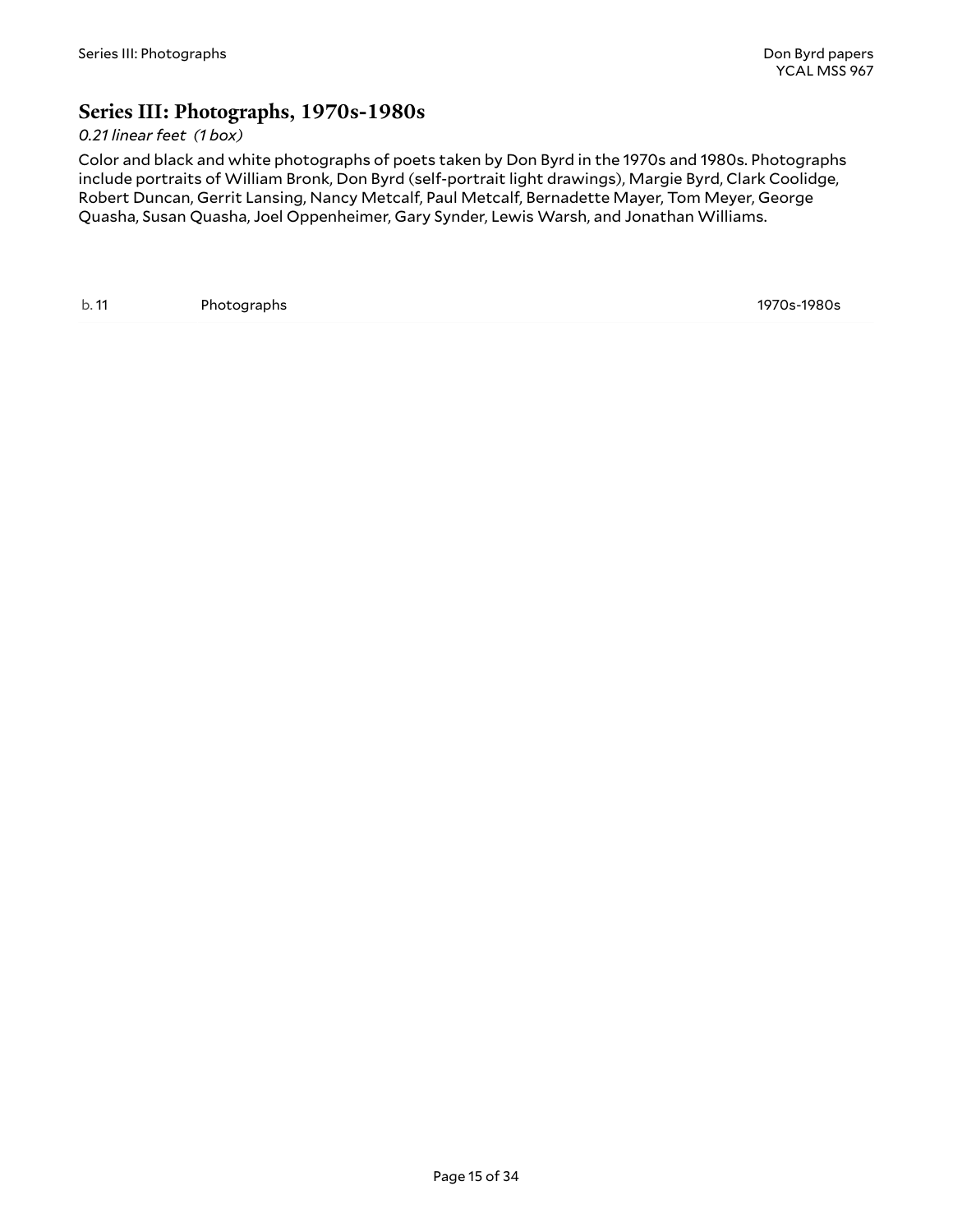## <span id="page-15-0"></span>**Series IV: Other papers, 1970s-2010**

*0.29 linear feet (2 boxes)*

Other papers consist of ephemera, postcards, writings, clippings, and a poster.

| b.12             | Byrd, Don - Charles Olson's Maximus                                                                                                                                                                                          | circa 1979                |
|------------------|------------------------------------------------------------------------------------------------------------------------------------------------------------------------------------------------------------------------------|---------------------------|
| b.12             | Byrd, Don - The Poetics of Common Knowledge                                                                                                                                                                                  | 1992                      |
| b.12             | Byrd, Don - Robert Duncan's Medieval Scenes                                                                                                                                                                                  | undated                   |
| b.12             | Byrd, Don - From Notebook: Beijing                                                                                                                                                                                           | 2000 December<br>$4 - 18$ |
| b.12             | Byrd, Don - Writing Studies: Notes Toward a Theory of the New Discipline                                                                                                                                                     | 1996                      |
| b.12             | Byrd, Don - Readings, conferences, etc.                                                                                                                                                                                      | circa 1977-1998           |
| b.12             | Gloucester, Massachusetts, postcards                                                                                                                                                                                         | undated                   |
| b.12             | Byrd, Don - Works, assorted                                                                                                                                                                                                  | 1980s                     |
| b.12             | Assorted                                                                                                                                                                                                                     | 1970s                     |
| b.12             | Joan Michaels, "Donald Byrd", Kite, clipping                                                                                                                                                                                 | 1980 August 27            |
| b.12             | Giovanna Covi, "Words of Poetry. Words of Theory: At Breakfast with Don Byrd,<br>Robert Creeley, Douglas Gunn, Judith Johnson, Charles Stein, and William Spanos"<br>Photocopy of Boundary 2, Vol. 15/16, Spring/Autumn 1988 | 1988                      |
| b.12             | Ephemera removed from The Great Dimestore Centennial, by Don Byrd                                                                                                                                                            | circa 1986                |
| b.12             | Ephemera removed from Per/ception, edited by Don Wellman                                                                                                                                                                     | circa 1982                |
| b. 13 (Oversize) | New York State Writers Institute - State University of New York, "The Writer as<br>Teacher", poster                                                                                                                          | 1992 April 9              |
| b. 13 (Oversize) | "The Visiting Writers Series" 2010-2011, Indiana University - Perdue University<br>Fort, signed poster                                                                                                                       | circa 2010                |
| b. 13 (Oversize) | Michael Blitz, "40. Abstract Words (Abst)," mail art                                                                                                                                                                         | undated                   |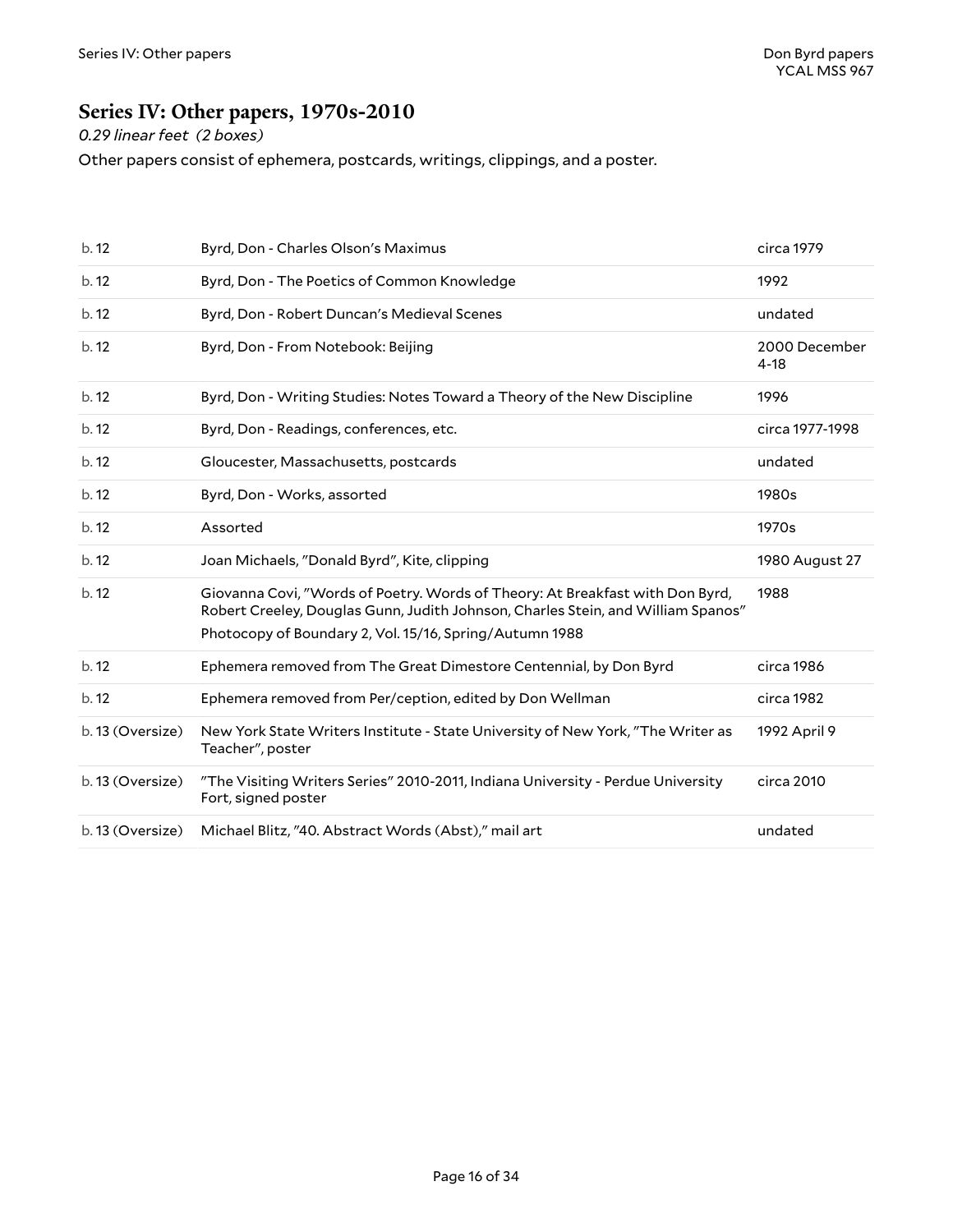### <span id="page-16-0"></span>**Series V: Audiovisual materials, 1960s-1990s**

#### *3 linear feet (3 boxes)*

Audiovisual materials consist of recordings made by Don Byrd of poets and friends including John Ashbery, Bruce Andrews, Charles Bernstein, Paul Blackburn, Robin Blaser, Don Byrd, Clark Coolidge, Fielding Dawson, Edward Dorn, Robert Duncan, Robert Grenier, Christer Hennix, Anselm Hollo, Ken Irby, Gerrit Lansing, Jackson MacLow, Paul Metcalf, Charles Olson, Edward Sanders, Gary Snyder, John Yau, Louis Zukofsky, and others.

Restricted fragile material. Reference copies may be requested. Consult Access Services for further information.

<span id="page-16-1"></span>

| b.14                                      | VHS, Video8 cassettes, and Audiotape reels                                                                                                                                                                                                                                                                                                                                                                                                                                                                                                  | 1960s-1980s      |
|-------------------------------------------|---------------------------------------------------------------------------------------------------------------------------------------------------------------------------------------------------------------------------------------------------------------------------------------------------------------------------------------------------------------------------------------------------------------------------------------------------------------------------------------------------------------------------------------------|------------------|
|                                           | Audiovisual material. Restricted fragile. Reference copies may be requested.<br>Consult Access Services for further information.                                                                                                                                                                                                                                                                                                                                                                                                            |                  |
| $b.14$ , $\blacksquare$<br>39002109972837 | "Becoming Song"<br>1 Audiotape Reel; 1/4 inch; diameter 7 inches 00:53:25 Duration<br>(HH:MM:SS.mmm)<br>Program is distorted at times. Static is on the tape. There is a gap in the<br>audio from 25:30-26:57.<br>Audiovisual material. Restricted fragile. Reference copies may be requested.<br>Consult Access Services for further information.                                                                                                                                                                                          | undated          |
| $b.14$ , $III$<br>39002109972845          | Blackburn, Paul. "Kalamazoo College", May 27, 1971; Dorn, Ed. April 30, 1974;<br>Creeley, Robert. May 1, 1974<br>1 Audiotape Reel; 1/4 inch; diameter 7 inches 03:57:25 Duration<br>(HH:MM:SS.mmm)<br>The program is distorted at times. High amounts of hiss and background<br>noise are present.<br>Audiovisual material. Restricted fragile. Reference copies may be requested.<br>Consult Access Services for further information.                                                                                                      | 1971, 1974       |
| $b.14$ , $\blacksquare$<br>39002109972852 | "The Cantos of Ezra Pound Mix"<br>1 Audiotape Reel; 1/4 inch; diameter 7 inches 01:57:54 Duration<br>(HH:MM:SS.mmm)<br>The program is distorted at times. High amount of hiss on the tape. Cross<br>talk and static are present. Volume decreases near the end of the tape.<br>Audiovisual material. Restricted fragile. Reference copies may be requested.<br>Consult Access Services for further information.                                                                                                                             | undated          |
| $b.14$ , $\blacksquare$<br>39002109972860 | Dorn, Ed. "at Lawrence", "at Albany"<br>1 Audiotape Reel; 1/4 inch; diameter 7 inches 03:26:06 Duration<br>(HH:MM:SS.mmm)<br>High amounts of hiss and background noise can be heard. High amounts of<br>hum are present. The program is distorted at times. Backwards content can<br>be heard underneath the main content of the tape from about 54:58-01:37:37.<br>Cross talk and static can be heard.<br>Audiovisual material. Restricted fragile. Reference copies may be requested.<br>Consult Access Services for further information. | 1971, 1973 April |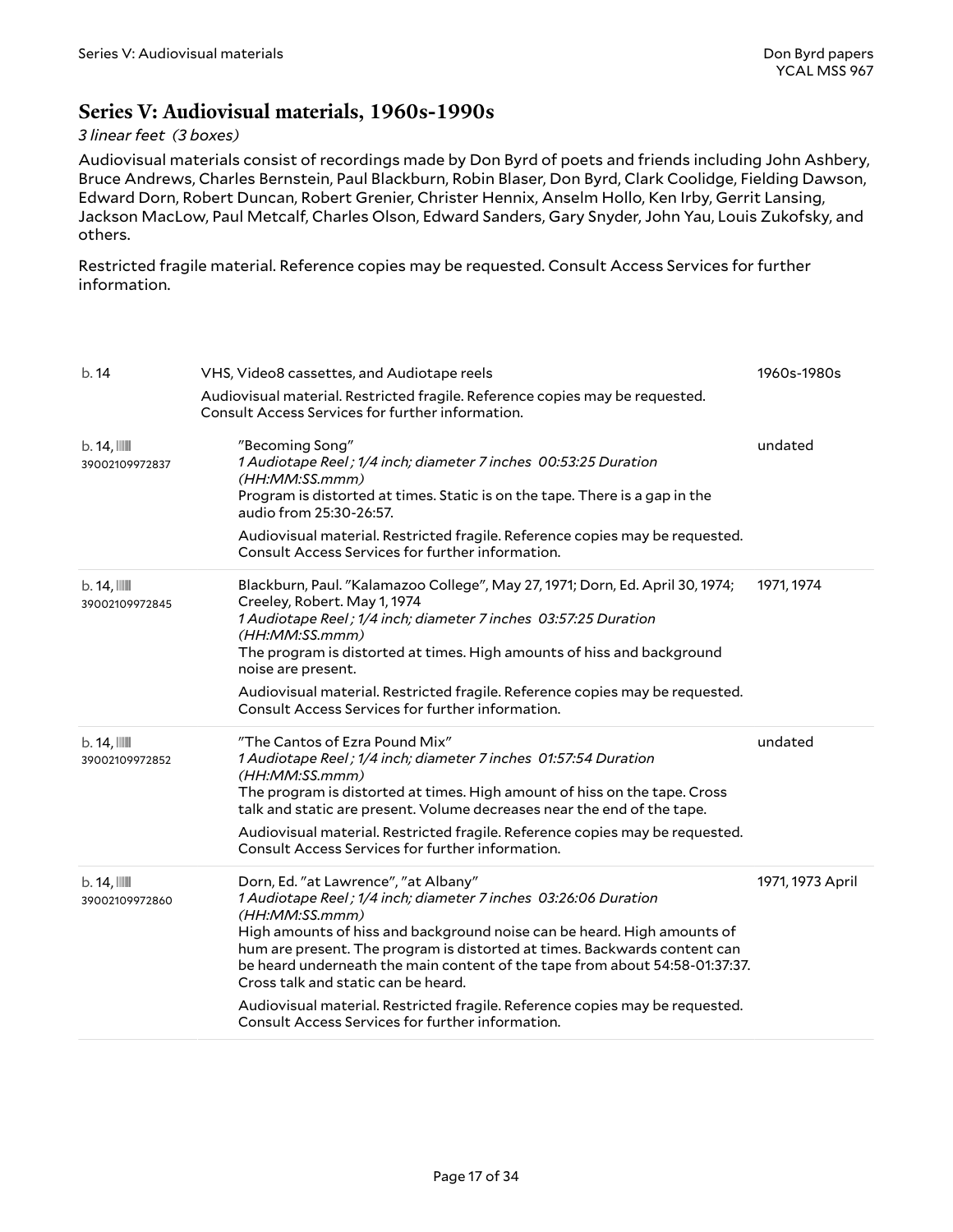#### VHS, Video8 cassettes, and Audiotape reels (continued)

| $b.14$ , $\blacksquare$<br>39002109972878 | Duncan, Robert. "Charles Olson lectures, University of Iowa"<br>1 Audiocassette 02:53:05 Duration (HH:MM:SS.mmm)<br>Static and high background noise can be heard. The program is distorted at<br>times.<br>Audiovisual material. Restricted fragile. Reference copies may be requested.<br>Consult Access Services for further information.                                                                                  | 1978 November<br>7-8     |
|-------------------------------------------|-------------------------------------------------------------------------------------------------------------------------------------------------------------------------------------------------------------------------------------------------------------------------------------------------------------------------------------------------------------------------------------------------------------------------------|--------------------------|
| b.14,<br>39002109972886                   | "History Teaches; Moog Tongue(?)"<br>1 Audiotape Reel; 1/4 inch; diameter 7 inches 01:03:46 Duration<br>(HH:MM:SS.mmm)<br>The program is distorted at times. Static can be heard. Speed fluctuations<br>are present on the tape.<br>Audiovisual material. Restricted fragile. Reference copies may be requested.<br>Consult Access Services for further information.                                                          | undated                  |
| b.14,<br>39002109972894                   | Metcalf, Paul. / Kinnell, Galway. "Albany"<br>1 Audiotape Reel; 1/4 inch; diameter 7 inches 01:50:03 Duration<br>(HH:MM:SS.mmm)<br>The program is distorted at times. High amounts of hum and background<br>noise can be heard. Static can be heard.<br>Audiovisual material. Restricted fragile. Reference copies may be requested.<br>Consult Access Services for further information.                                      | 1973 January 29,<br>1971 |
| $b.14$ , $\mathbb{I}$<br>39002109972902   | Metcalf, Paul. "Rochester"<br>1 Audiotape Reel; 1/4 inch; diameter 7 inches 01:28:11 Duration<br>(HH:MM:SS.mmm)<br>The program is distorted at times. Static, clicks and pops are present. Speed<br>fluctuations can be heard.<br>Audiovisual material. Restricted fragile. Reference copies may be requested.<br>Consult Access Services for further information.                                                            | 1982 May 8               |
| $b.14$ , $\blacksquare$<br>39002109972910 | Olson, Charles. "Goddard College"<br>1 Audiotape Reel; 1/4 inch; diameter 7 inches 01:49:59 Duration<br>(HH:MM:SS.mmm)<br>The program is distorted at times. Static can be heard.<br>Audiovisual material. Restricted fragile. Reference copies may be requested.<br>Consult Access Services for further information.                                                                                                         | 1965                     |
| $b.14$ , $\blacksquare$<br>39002109972936 | Olson, Charles. "Melville lecture, Goddard College"<br>1 Audiotape Reel; 1/4 inch; diameter 7 inches 01:23:01 Duration<br>(HH:MM:SS.mmm)<br>The program is distorted at times. High amounts of hum and hiss are<br>present.<br>Audiovisual material. Restricted fragile. Reference copies may be requested.<br>Consult Access Services for further information.                                                               | 1965                     |
| $b.14$ , $\mathbb{I}$<br>39002109972928   | Snyder, Gary. "Jewish Community Center, [Albany?]"<br>1 Audiotape Reel; 1/4 inch; diameter 7 inches 02:25:14 Duration<br>(HH:MM:SS.mmm)<br>High amounts of hiss and background noise are present. The program is<br>distorted at times. Static can be heard. Clicks and pops are present.<br>Audiovisual material. Restricted fragile. Reference copies may be requested.<br>Consult Access Services for further information. | 1973 November<br>5       |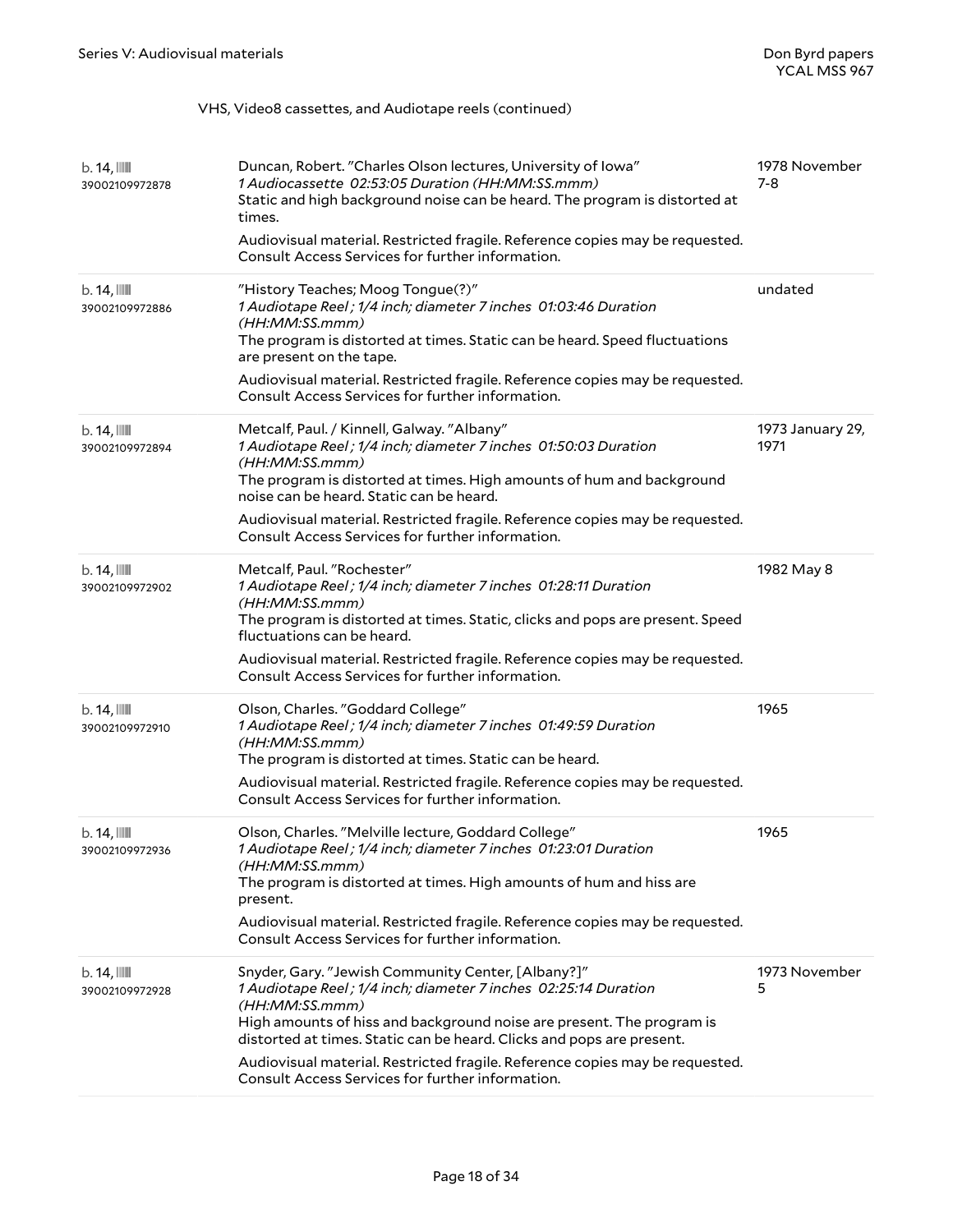#### VHS, Video8 cassettes, and Audiotape reels (continued)

<span id="page-18-0"></span>

| b.14,<br>39002109972951                   | Stein, Charles. Rasula, Jed. "1980-81" (1 of 2)<br>1 Audiotape Reel; 1/4 inch; diameter 7 inches 00:45:38 Duration<br>(HH:MM:SS.mmm)<br>The program is distorted at times.<br>Audiovisual material. Restricted fragile. Reference copies may be requested.<br>Consult Access Services for further information.                                                                                                                      | 1980-1981                  |
|-------------------------------------------|-------------------------------------------------------------------------------------------------------------------------------------------------------------------------------------------------------------------------------------------------------------------------------------------------------------------------------------------------------------------------------------------------------------------------------------|----------------------------|
| b.14,<br>39002109972944                   | Stein, Charles. Rasula, Jed. "1980-1981" / "News Cuts" (2 of 2)<br>1 Audiotape Reel; 1/4 inch; diameter 7 inches 00:24:08 Duration<br>(HH:MM:SS.mmm)<br>The program is distorted at times.<br>Audiovisual material. Restricted fragile. Reference copies may be requested.<br>Consult Access Services for further information.                                                                                                      | 1980-1981, 1977<br>June 30 |
| b.14,<br>39002109972969                   | Sanders, Edward. Stein, Charles / Quasha, George. "Rochester"<br>1 Audiotape Reel; 1/4 inch; diameter 7 inches 02:46:56 Duration<br>(HH:MM:SS.mmm)<br>The program is distorted at times. Static and cross talk are present. Audio<br>levels are low from 04:35-04:51.<br>Audiovisual material. Restricted fragile. Reference copies may be requested.<br>Consult Access Services for further information.                           | undated                    |
| b.14,<br>39002109972977                   | Quasha, George / Stein, George. Ladik, Katalin<br>1 Audiotape Reel; 1/4 inch; diameter 7 inches 00:58:31 Duration<br>(HH:MM:SS.mmm)<br>The program is distorted at times. Static, clicks, and pops are present. The<br>left channel of audio is low from the beginning of the tape until 13:33.<br>Audiovisual material. Restricted fragile. Reference copies may be requested.<br>Consult Access Services for further information. | undated                    |
| $b.14$ , $\blacksquare$<br>39002093672302 | Bernstein, Charles. "Albany"<br>YCALMSS967_0001<br>1 Videocassette (VHS) 00:43:46 Duration (HH:MM:SS.mmm)                                                                                                                                                                                                                                                                                                                           | 1987 October 19            |
| b.14,<br>39002093672310                   | Metcalf, Paul. "Reading"<br>YCALMSS967_0002<br>1 Videocassette (VHS) 00:08:00 Duration (HH:MM:SS.mmm)                                                                                                                                                                                                                                                                                                                               | undated                    |
| $b.14$ , $\blacksquare$<br>39002093672328 | Equinox Music. "Bard College"<br>YCALMSS967_0003<br>1 Videocassette (Video 8) 01:33:09 Duration (HH:MM:SS.mmm)<br>At 01:27:00, a movie with Jamie Lee Curtis cuts in until the end.                                                                                                                                                                                                                                                 | 1990 September<br>21       |
| $b.14$ , $\blacksquare$<br>39002093672336 | Grenier, Robert."Albany"<br>YCALMSS967_0004<br>1 Videocassette (Video 8) 01:21:52 Duration (HH:MM:SS.mmm)                                                                                                                                                                                                                                                                                                                           | 1994 October 2             |
|                                           | Audiocassettes<br>Audiovisual material. Restricted fragile. Reference copies may be requested.<br>Consult Access Services for further information.                                                                                                                                                                                                                                                                                  | 1970s-1990s                |
| b. 15,<br>39002109972381                  | Lansing, Gerrit.<br>1 Audiocassette 00:37:57 Duration (HH:MM:SS.mmm)<br>The program is distorted at times. Audio sounds unbalanaced.<br>Audiovisual material. Restricted fragile. Reference copies may be requested.<br>Consult Access Services for further information.                                                                                                                                                            | 1997 March                 |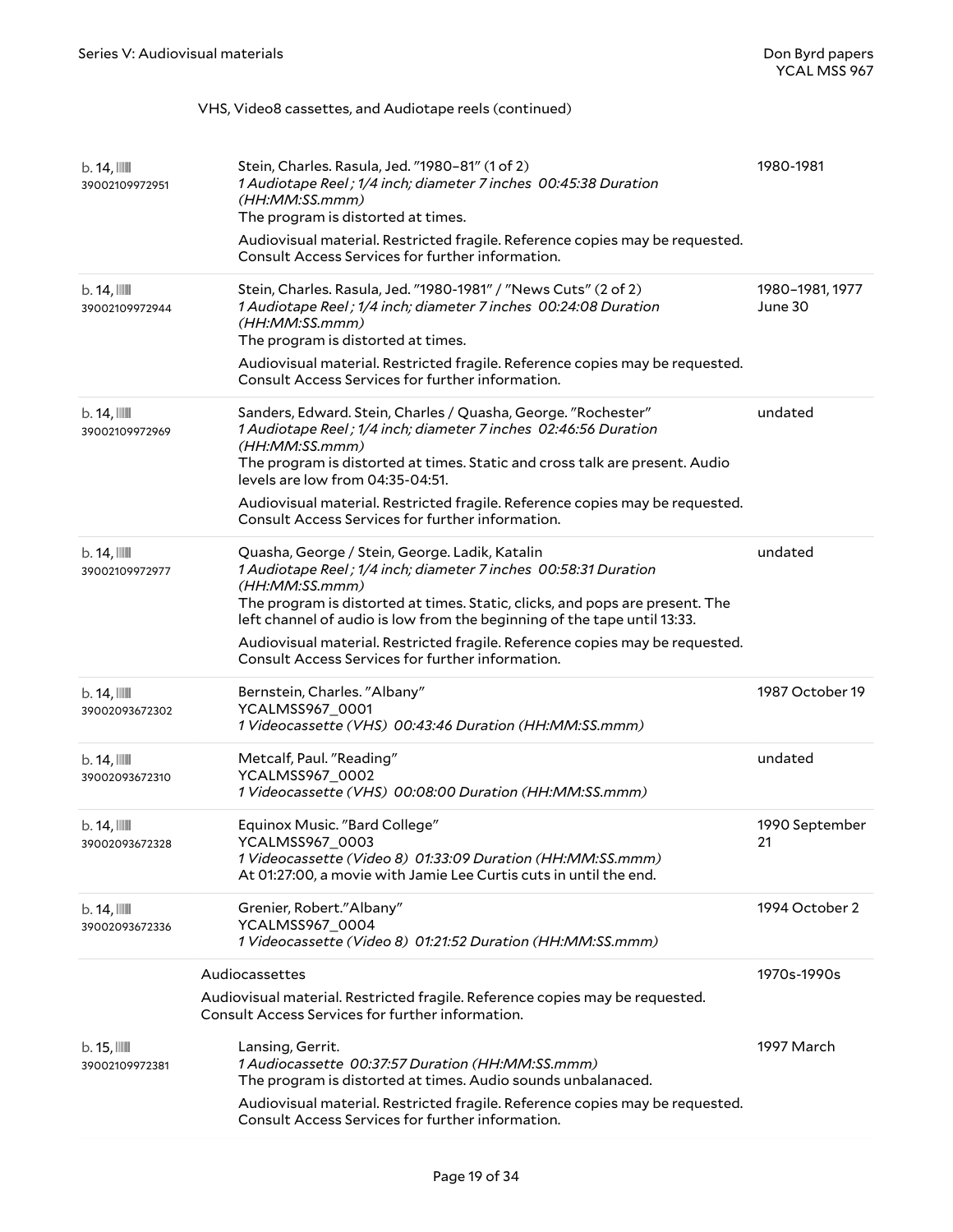| b.15,<br>39002109972399                 | Metcalf, Paul. "Class 2, University at Albany, SUNY"<br>1 Audiocassette 01:23:47 Duration (HH:MM:SS.mmm)<br>High background noise can be heard. A high amount of hiss is present. Audio,<br>at times, sounds hollow or unclear.<br>Audiovisual material. Restricted fragile. Reference copies may be requested.<br>Consult Access Services for further information.                                                                                                    | 1984 March 13               |
|-----------------------------------------|------------------------------------------------------------------------------------------------------------------------------------------------------------------------------------------------------------------------------------------------------------------------------------------------------------------------------------------------------------------------------------------------------------------------------------------------------------------------|-----------------------------|
| $b.15$ , $\mathbb{I}$<br>39002109972407 | Metcalf, Paul. "Class, University at Albany, SUNY"<br>1 Audiocassette 01:30:21 Duration (HH:MM:SS.mmm)<br>High amounts of hiss are present. Audio, at times, sounds hollow or unclear.<br>Static is present.<br>Audiovisual material. Restricted fragile. Reference copies may be requested.<br>Consult Access Services for further information.                                                                                                                       | 1984 March 11               |
| $b.15$ , $\mathbb{I}$<br>39002109972415 | Byrd, Don. "From The Great Dimestore Centennial, University at Albany,<br>SUNY" / Byrd, Don. "Poetry Project"<br>1 Audiocassette 00:36:12 Duration (HH:MM:SS.mmm)<br>A high amount of hiss is present. The program is distorted at times. The<br>program is muffled on the tape. High amounts of background noise can be<br>heard.<br>Audiovisual material. Restricted fragile. Reference copies may be requested.<br>Consult Access Services for further information. | 1982 April<br>15-1983 May 3 |
| $b.15$ , $\mathbb{I}$<br>39002109972423 | Andrews, Bruce. Piombino, Nick. "Ear Inn"<br>1 Audiocassette 01:34:26 Duration (HH:MM:SS.mmm)<br>High amounts of hiss are present. The program is distorted at times. Audio,<br>at times, sounds hollow or unclear.<br>Audiovisual material. Restricted fragile. Reference copies may be requested.<br>Consult Access Services for further information.                                                                                                                | 1989 April 22               |
| b.15,<br>39002109972431                 | Mac Low, Jackson. "Open Secrets"<br>1 Audiocassette 01:25:34 Duration (HH:MM:SS.mmm)<br>The program is distorted at times. There are multiple gaps in the audio from<br>about 45 minutes into the tape until the end of the program.<br>Audiovisual material. Restricted fragile. Reference copies may be requested.<br>Consult Access Services for further information.                                                                                               | undated                     |
| b.15,<br>39002109972449                 | Stein, Charles. Quasha, George. "Catskill, N.Y."<br>1 Audiocassette 01:30:26 Duration (HH:MM:SS.mmm)<br>The program is distorted at times. Audio, at times, sounds hollow or unclear.<br>High amounts of hiss are present. Audio is unbalanced.<br>Audiovisual material. Restricted fragile. Reference copies may be requested.<br>Consult Access Services for further information.                                                                                    | 1981 August 27              |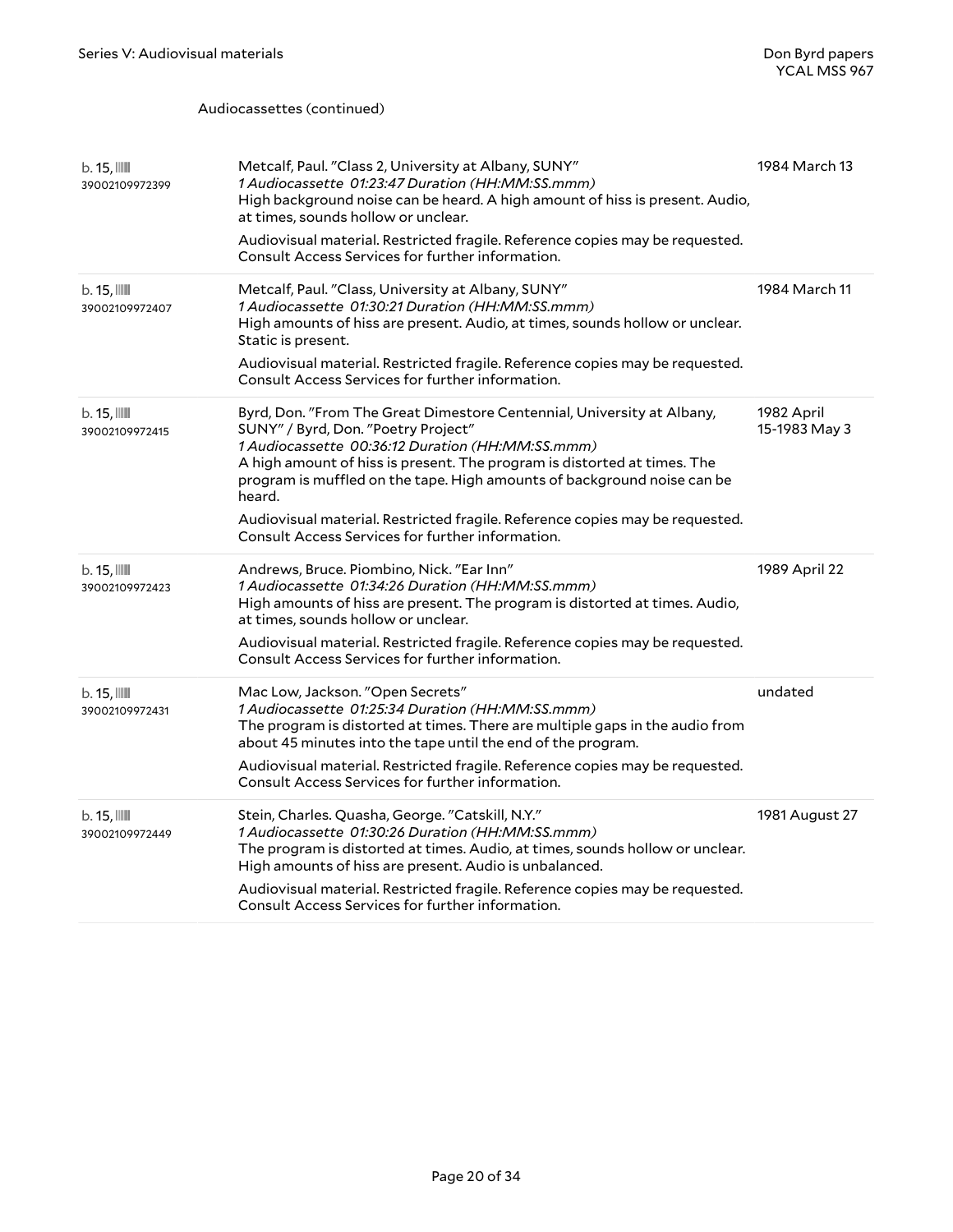| b. 15,<br>39002109972456         | Mac Low, Jackson. Tardos, Anne. "Songs & Similarities, Tarmac Tapes &<br>Books, Albany"<br>1 Audiocassette 00:55:53 Duration (HH:MM:SS.mmm)<br>Static is on the tape. The program is distorted at times.<br>A list of contents is included.<br>A note inscribed on the audiocassette reads: For Don with best wishes, Anne<br>and Jackson, 9/26/86<br>A Vocabulary for Anne Tardos, 1980<br>Syllables, 1985<br>Octet for a Sunset, 1985<br>Heterophony, 1984 from "Hereford Bosons 1"<br>Aum Gatha, 1982<br>Real Sleeper, Real Dreamer, 1976<br>Tara Gatha, 1975<br>Phonemicon from "Hereford Bosons 1", 1984<br>Figure and Escape, 1985<br>Audiovisual material. Restricted fragile. Reference copies may be requested.<br>Consult Access Services for further information. | 1985            |
|----------------------------------|------------------------------------------------------------------------------------------------------------------------------------------------------------------------------------------------------------------------------------------------------------------------------------------------------------------------------------------------------------------------------------------------------------------------------------------------------------------------------------------------------------------------------------------------------------------------------------------------------------------------------------------------------------------------------------------------------------------------------------------------------------------------------|-----------------|
| $b.15$ , $III$<br>39002109972464 | Coolidge, Clark. / Stein, Charles. Byrd, Don.<br>1 Audiocassette 01:33:43 Duration (HH:MM:SS.mmm)<br>High background noise is present. Audio, at times, sounds hollow or unclear.<br>Audiovisual material. Restricted fragile. Reference copies may be requested.<br>Consult Access Services for further information.                                                                                                                                                                                                                                                                                                                                                                                                                                                        | 1990 February   |
| b. 15,<br>39002109972472         | Grenier, Robert. Rasula, Jed. Byrd, Don. "Berkeley"<br>1 Audiocassette 01:03:44 Duration (HH:MM:SS.mmm)<br>Audio, at times, sounds hollow or unclear.<br>Audiovisual material. Restricted fragile. Reference copies may be requested.<br>Consult Access Services for further information.                                                                                                                                                                                                                                                                                                                                                                                                                                                                                    | 1987 May 11     |
| $b.15$ , $III$<br>39002109972480 | Duncan, Robert. "Albany"<br>1 Audiocassette 01:02:44 Duration (HH:MM:SS.mmm)<br>Static is present. The program is distorted at times.<br>Audiovisual material. Restricted fragile. Reference copies may be requested.<br>Consult Access Services for further information.                                                                                                                                                                                                                                                                                                                                                                                                                                                                                                    | undated         |
| b. 15,<br>39002109972498         | Stein, Charles. "Albany"<br>1 Audiocassette 01:27:51 Duration (HH:MM:SS.mmm)<br>The program is distorted at times. Audio is unbalanced from the beginning<br>of the program to about 01:14. High amounts of background noise are<br>present. Static is on the tape.<br>Audiovisual material. Restricted fragile. Reference copies may be requested.<br>Consult Access Services for further information.                                                                                                                                                                                                                                                                                                                                                                      | 1984 April 26   |
| b.15,<br>39002109972506          | Mac Low, Jackson. (1 of 2)<br>1 Audiocassette 00:47:10 Duration (HH:MM:SS.mmm)<br>High amounts of background noise are present. The program is distorted at<br>times.<br>Audiovisual material. Restricted fragile. Reference copies may be requested.<br>Consult Access Services for further information.                                                                                                                                                                                                                                                                                                                                                                                                                                                                    | 1984 October 30 |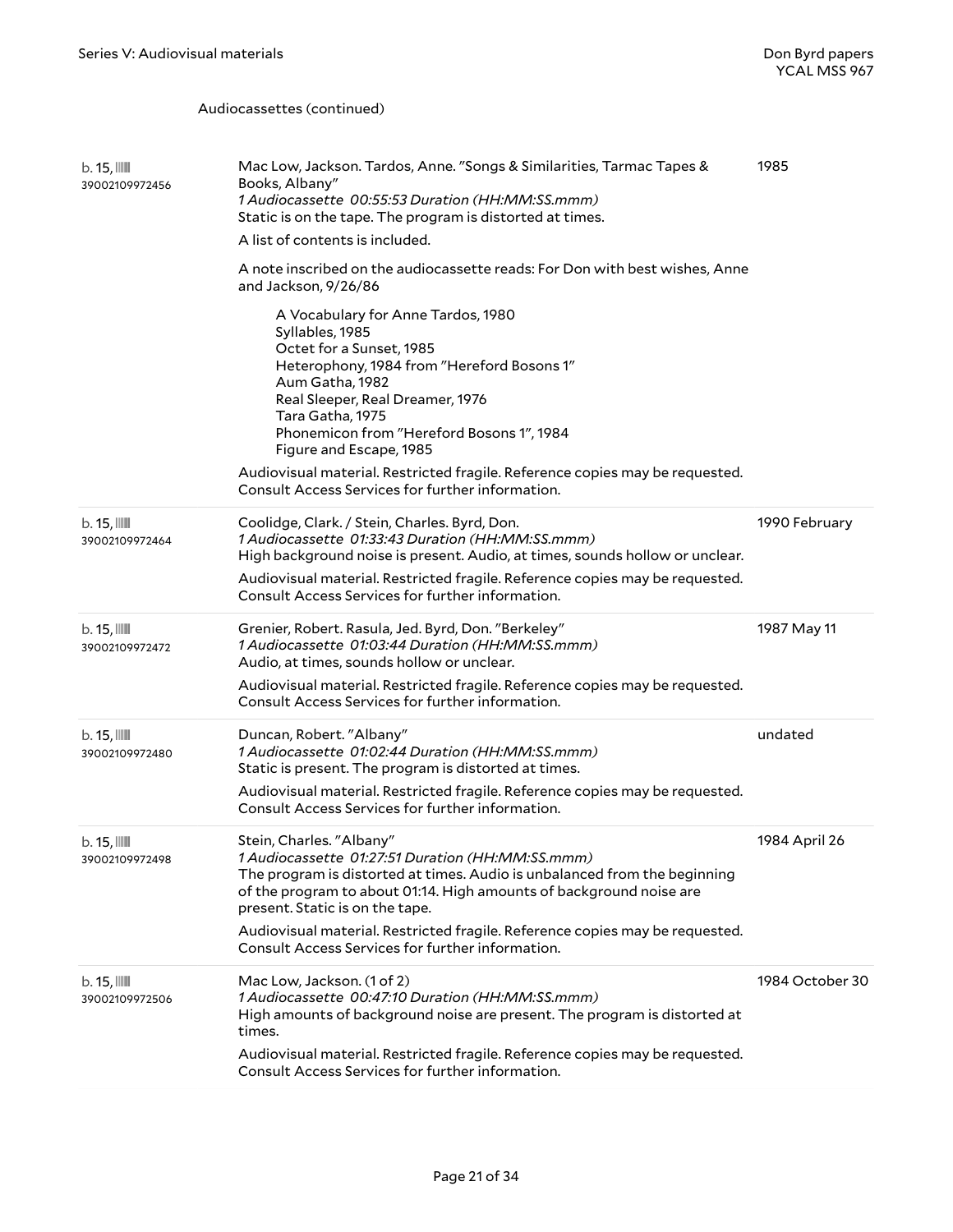| b.15,<br>39002109972514          | Mac Low, Jackson. (2 of 2)<br>1 Audiocassette 01:34:23 Duration (HH:MM:SS.mmm)<br>High background noise can be heard. High amounts of hiss are present.<br>There is a gap in the audio from about 01:17:46-01:18:17. The program is<br>distorted at times.<br>Audiovisual material. Restricted fragile. Reference copies may be requested.<br>Consult Access Services for further information.                                                                                                                                                                                      | 1984 October 30         |
|----------------------------------|-------------------------------------------------------------------------------------------------------------------------------------------------------------------------------------------------------------------------------------------------------------------------------------------------------------------------------------------------------------------------------------------------------------------------------------------------------------------------------------------------------------------------------------------------------------------------------------|-------------------------|
| b. 15,<br>39002109972522         | Dorn, Ed. "Albany"<br>1 Audiocassette 01:02:39 Duration (HH:MM:SS.mmm)<br>The program is distorted at times. High background noise is present. There<br>is a high amount of hiss. High amounts of hum are present.<br>Audiovisual material. Restricted fragile. Reference copies may be requested.<br>Consult Access Services for further information.                                                                                                                                                                                                                              | undated                 |
| $b.15$ , $III$<br>39002109972688 | Mackey, Nate. "Song of the Andoumboulou" / "Tanganyika Strut"-KUSP<br>1 Audiocassette 01:30:13 Duration (HH:MM:SS.mmm)<br>Audiovisual material. Restricted fragile. Reference copies may be requested.<br>Consult Access Services for further information.                                                                                                                                                                                                                                                                                                                          | 1995, 1987<br>August 20 |
| b.15,<br>39002109972696          | Dunlop, Nancy and Yates, Katie. "sea lion we are not followed here" with<br>music by Laurie Anderson, "Albany Art Gallery"; Byrd, Don. Sanders, Ed.<br>Owens, Derek, et al., "Paradise/Play" / Sanders, Ed. The Rebel Café "Readings<br>Against the End of the World"<br>1 Audiocassette 00:34:45 Duration (HH:MM:SS.mmm)<br>High amounts of hiss are present. Audio, at times, sounds hollow or unclear.<br>The program is distorted at times.<br>Audiovisual material. Restricted fragile. Reference copies may be requested.<br>Consult Access Services for further information. | 1992 March<br>$20 - 25$ |
| $b.15$ , $III$<br>39002109972704 | Sanders, Ed. "Albany" / Funkhouser, Chris. "Cesaria Evora reading"<br>1 Audiocassette 01:33:55 Duration (HH:MM:SS.mmm)<br>A high amount of hiss is present. Audio, at times, sounds hollow or unclear.<br>Audiovisual material. Restricted fragile. Reference copies may be requested.<br>Consult Access Services for further information.                                                                                                                                                                                                                                          | 1997 May 1              |
| b.15,<br>39002109972712          | Dorn, Ed. "Alternative radio program, introduced and with commentary by<br>Anselm Hollo"<br>1 Audiocassette 00:56:59 Duration (HH:MM:SS.mmm)<br>The program is distorted at times. There is a warble heard during the<br>program. Static is present.<br>Audiovisual material. Restricted fragile. Reference copies may be requested.<br>Consult Access Services for further information.                                                                                                                                                                                            | 2000 May                |
| b.15,<br>39002109972720          | Irby, Ken. "Reading at home of Steve Dickison, Berkeley", recorded by Kush of 1999 August 1<br>Cloud House Poetry Archives<br>1 Audiocassette 01:05:43 Duration (HH:MM:SS.mmm)<br>Audio sounds unbalanced. The program is distorted at times. Audio, at<br>times, sounds hollow or unclear.<br>Audiovisual material. Restricted fragile. Reference copies may be requested.<br>Consult Access Services for further information.                                                                                                                                                     |                         |
|                                  |                                                                                                                                                                                                                                                                                                                                                                                                                                                                                                                                                                                     |                         |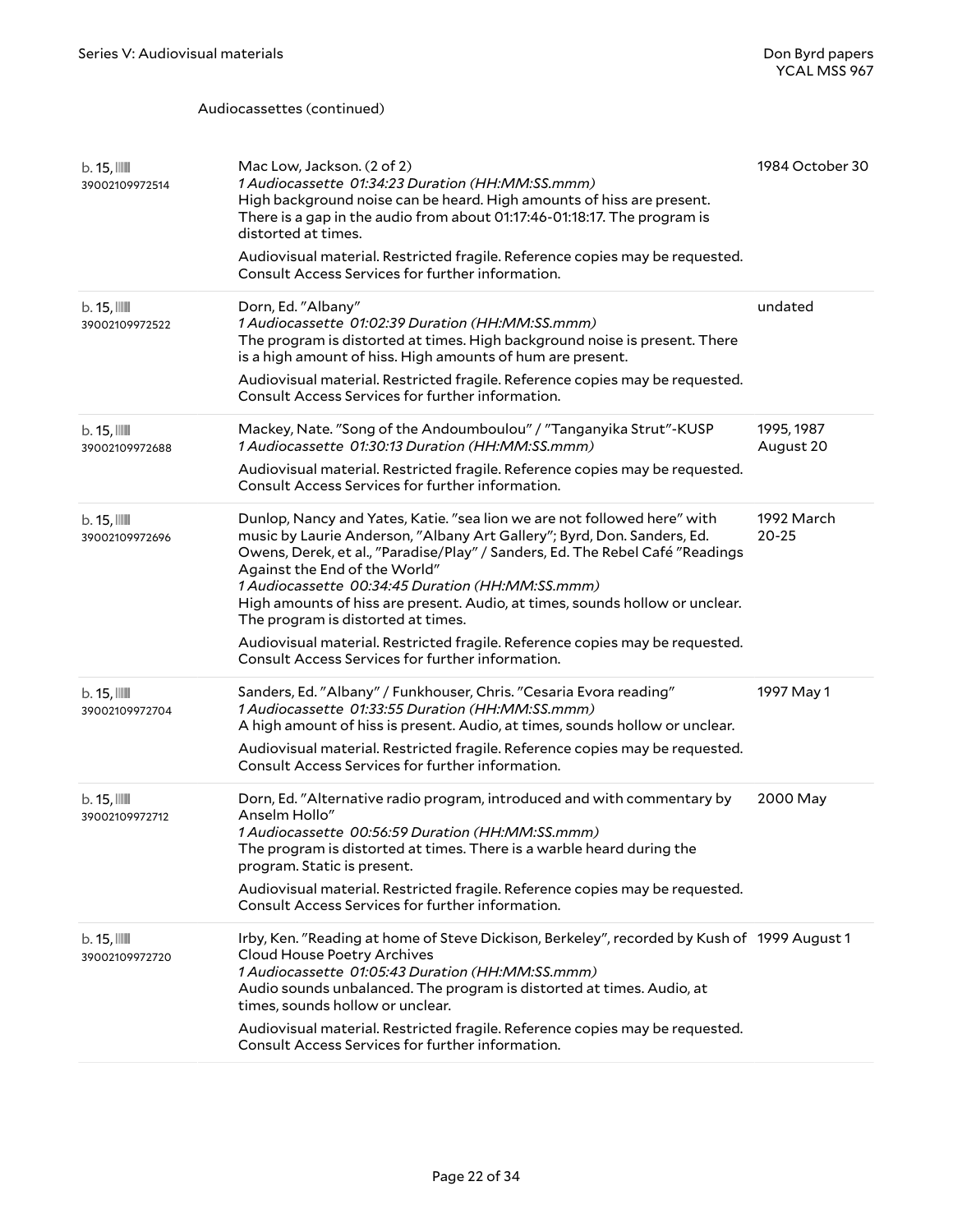| b. 15,<br>39002109972738                | Irby, Ken."Bard College, A Set"<br>1 Audiocassette 00:16:45 Duration (HH:MM:SS.mmm)<br>The program is distorted at times. High background noise is present.                                                                                                                                                                                                                    | 1994 May 9          |
|-----------------------------------------|--------------------------------------------------------------------------------------------------------------------------------------------------------------------------------------------------------------------------------------------------------------------------------------------------------------------------------------------------------------------------------|---------------------|
|                                         | Audiovisual material. Restricted fragile. Reference copies may be requested.<br>Consult Access Services for further information.                                                                                                                                                                                                                                               |                     |
| $b.15$ , $\mathbb{I}$<br>39002109972746 | Coolidge, Clark. "Polaroid" II, III<br>1 Audiocassette 01:00:29 Duration (HH:MM:SS.mmm)<br>The program is distorted at times. Audio, at times, sounds hollow or unclear.<br>High amounts of hiss are present. Audio sounds unbalanced.                                                                                                                                         | undated             |
|                                         | Audiovisual material. Restricted fragile. Reference copies may be requested.<br>Consult Access Services for further information.                                                                                                                                                                                                                                               |                     |
| b. 15,<br>39002109972753                | Coolidge, Clark. "Polaroid" Pt. I / Mac Low, Jackson. "Black Tarantula";<br>Hausmann, Raoul.<br>1 Audiocassette 01:28:47 Duration (HH:MM:SS.mmm)<br>High amounts of hiss are present. The program is distorted at times.                                                                                                                                                       | undated             |
|                                         | Audiovisual material. Restricted fragile. Reference copies may be requested.<br>Consult Access Services for further information.                                                                                                                                                                                                                                               |                     |
| $b.15$ , $\mathbb{I}$<br>39002109972761 | Irby, Ken. "Reading new work at Bard College" / "Reading Mary Butts at Bard 1984 May 8<br>College"<br>1 Audiocassette 01:24:32 Duration (HH:MM:SS.mmm)<br>The audio sounds unbalanced from about 48:00 until 01:08:18. The program<br>is distorted at times. High background noise is present.<br>Audiovisual material. Restricted fragile. Reference copies may be requested. |                     |
|                                         | Consult Access Services for further information.                                                                                                                                                                                                                                                                                                                               |                     |
| b. 15,<br>39002109972779                | Coolidge, Clark. "St. Mark's Church" / Reznikoff, Charles. "St. Mark's Church" 1973 October 17<br>1 Audiocassette 01:29:16 Duration (HH:MM:SS.mmm)<br>A high amount of background noise is present. Audio sounds unbalanced.<br>The program is distorted at times. High amounts of hum are present.                                                                            |                     |
|                                         | Audiovisual material. Restricted fragile. Reference copies may be requested.<br>Consult Access Services for further information.                                                                                                                                                                                                                                               |                     |
| b. 15,<br>39002109972787                | Zukofsky, Louis. "Bard College"<br>1 Audiocassette 01:18:59 Duration (HH:MM:SS.mmm)<br>Static is on the tape. The program is distorted at times. High amounts of hiss<br>and hum are present. Audio, at times, sounds hollow or unclear.                                                                                                                                       | 1960s               |
|                                         | Audiovisual material. Restricted fragile. Reference copies may be requested.<br>Consult Access Services for further information.                                                                                                                                                                                                                                               |                     |
| b. 15,<br>39002109972795                | Coolidge, Clark. "Bard College"<br>1 Audiocassette 01:03:21 Duration (HH:MM:SS.mmm)<br>Audio, at times, sounds hollow or unclear. High amounts of hiss are present.<br>The first 23 minutes was recorded at a very low level. High background noise<br>is present. The program is distorted at times.                                                                          | 1984 April 15       |
|                                         | Audiovisual material. Restricted fragile. Reference copies may be requested.<br>Consult Access Services for further information.                                                                                                                                                                                                                                               |                     |
| b. 15,<br>39002109972803                | Lansing, Gerrit. Irby, Ken Irby. "Ear Inn"<br>1 Audiocassette 01:29:49 Duration (HH:MM:SS.mmm)<br>Volume fades in and out for the first two minutes of the tape. The program is<br>distorted at times.                                                                                                                                                                         | 1987 December<br>12 |
|                                         | Audiovisual material. Restricted fragile. Reference copies may be requested.<br>Consult Access Services for further information.                                                                                                                                                                                                                                               |                     |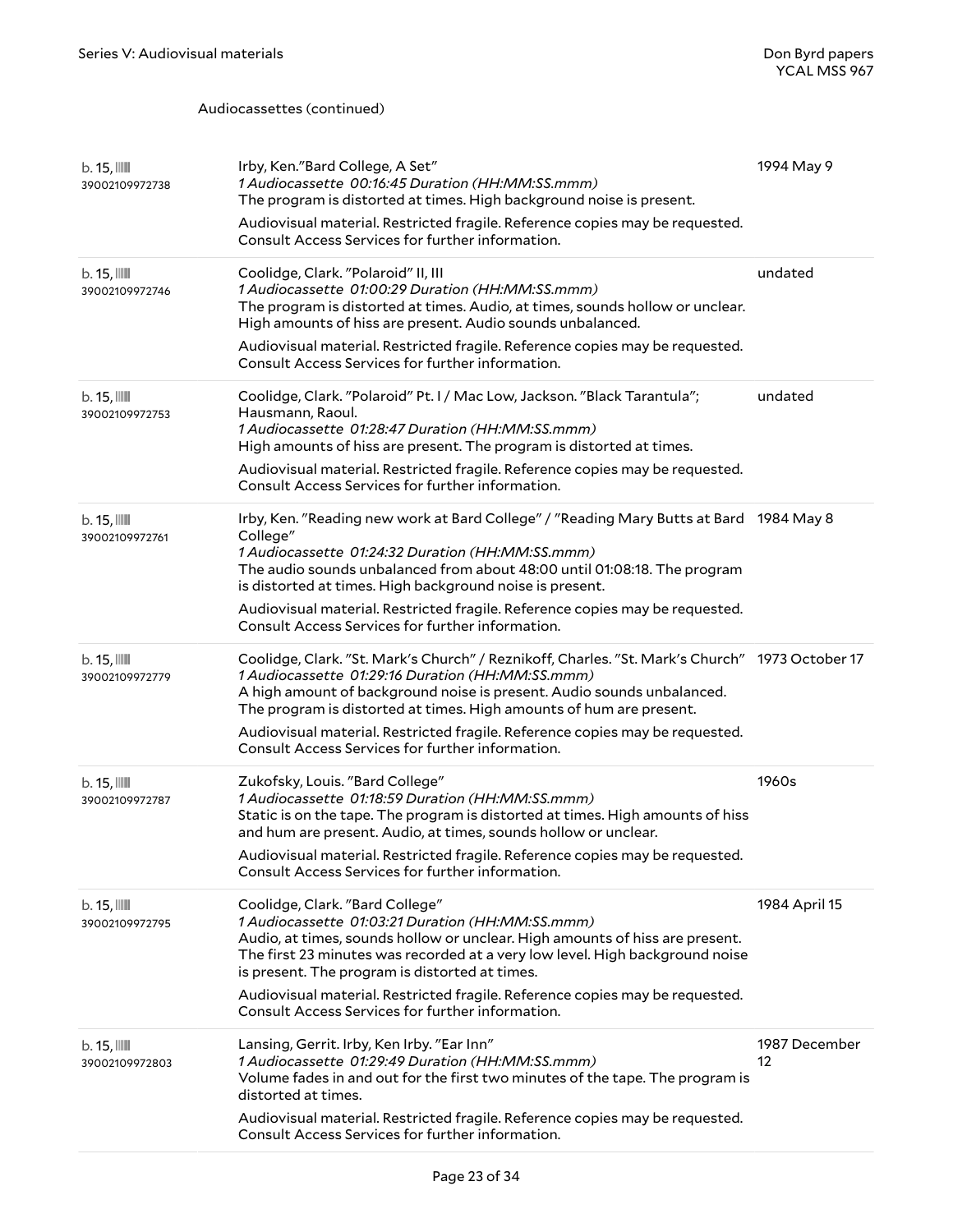| $b.15$ , $\mathbb{I}$<br>39002109972811   | Dawson, Fielding. "St. Mark's Church" / McClure, Michael. "St. Mark's<br>Church"<br>1 Audiocassette 01:20:12 Duration (HH:MM:SS.mmm)<br>High background noise is present. The program is distorted at times. Static<br>can be heard.<br>Audiovisual material. Restricted fragile. Reference copies may be requested.<br>Consult Access Services for further information.                                                                                                                                                                                                                                                                                                                                                                                                                                                                                 | 1971 April 21,<br>1973 March 7 |
|-------------------------------------------|----------------------------------------------------------------------------------------------------------------------------------------------------------------------------------------------------------------------------------------------------------------------------------------------------------------------------------------------------------------------------------------------------------------------------------------------------------------------------------------------------------------------------------------------------------------------------------------------------------------------------------------------------------------------------------------------------------------------------------------------------------------------------------------------------------------------------------------------------------|--------------------------------|
| $b.15$ , $\mathbb{I}$<br>39002109972829   | Giscombe, Cecil.<br>1 Audiocassette 00:48:11 Duration (HH:MM:SS.mmm)<br>High background noise is present.<br>Audiovisual material. Restricted fragile. Reference copies may be requested.<br>Consult Access Services for further information.                                                                                                                                                                                                                                                                                                                                                                                                                                                                                                                                                                                                            | undated                        |
| $b.15$ , $\blacksquare$<br>39002109972233 | Lansing, Gerrit. / Feidt, Thorpe. "Leibniz book"<br>1 Audiocassette 01:07:52 Duration (HH:MM:SS.mmm)<br>A high amount of hum can be heard. The program is distorted at times. High<br>background noise is present.<br>A list of contents includes: "Judgement of the City", "Festival Song", and<br>"The Green Bottle"<br>Audiovisual material. Restricted fragile. Reference copies may be requested.<br>Consult Access Services for further information.                                                                                                                                                                                                                                                                                                                                                                                               | 1963 December<br>18-1989       |
| b.15,<br>39002109972241                   | McCaffery, Steve. "Wot We Wukkers Want, Midnight Peace, A Hundred /<br>Eigner, Larry. "Poems"<br>1 Audiocassette 00:42:36 Duration (HH:MM:SS.mmm)<br>There is a high amount of hiss on the tape. The progrma is distorted at times.<br>A list of poems is included.<br>1. Dying<br>2. A Structural F[?]<br>3. A Temporary Language<br>4. Love Children<br>5. Magnetic Lines<br>6. Common Sense<br>7. Tolsto[?] Kept On<br>8. To Negotiate<br>9. Music is Human<br>10. Unyielding Rock<br>11. Paper<br>12. The Sky<br>13. Snow Flakes<br>14. Trees Stand<br>15. Time Flies<br>16. Birds<br>17. How Much a Squirrel<br>18. The Sun Goes On<br>19. The Cat's Ears<br>20. You Gotta Have Steam<br>21. At Death Olson's<br>22. Tribute to Cage<br>23. Around the Frames<br>24. Open Road<br>25. Enough Now<br>26. Contact Communication<br>27. Everybody Dies | undated                        |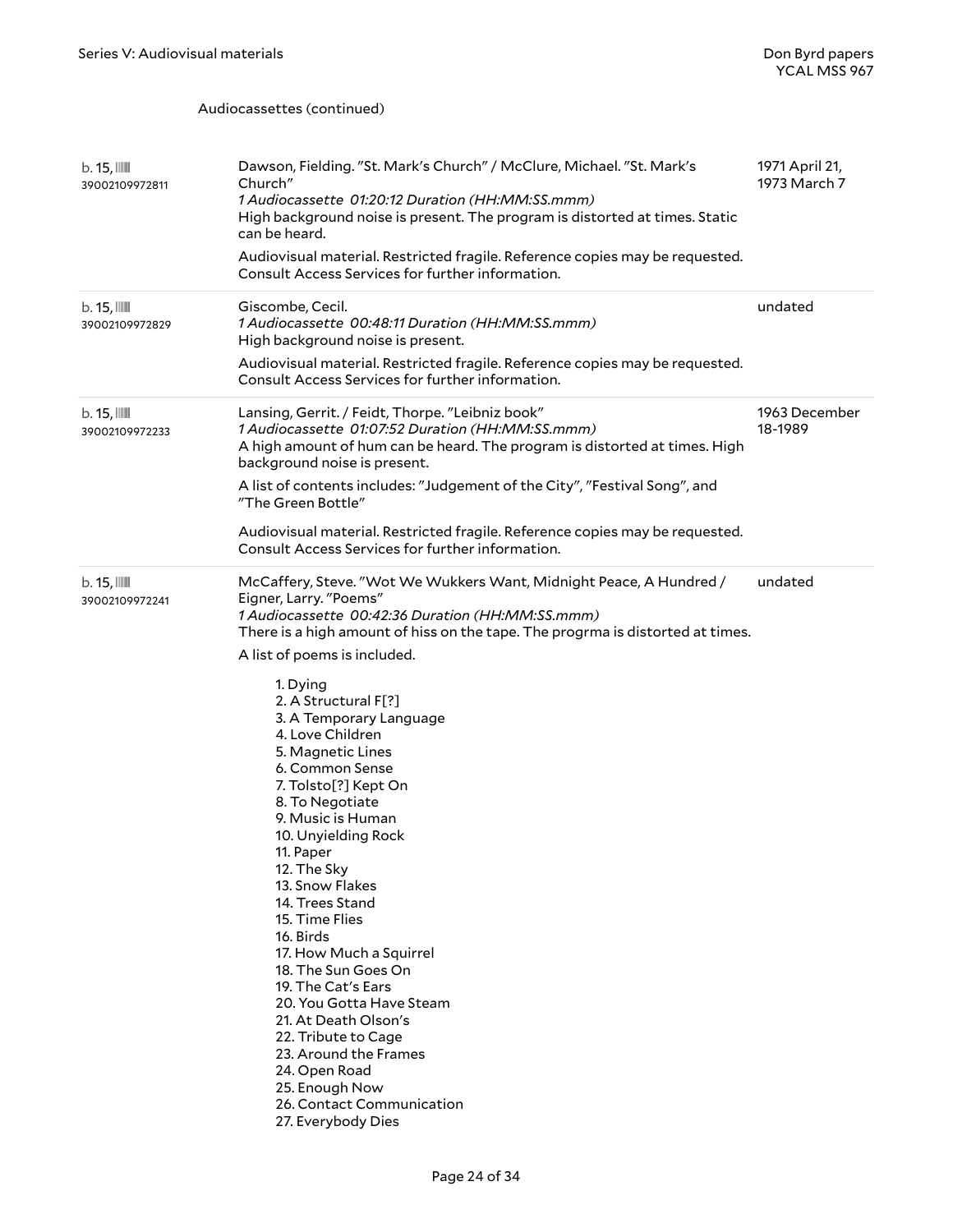|                                         | Audiovisual material. Restricted fragile. Reference copies may be requested.<br>Consult Access Services for further information.                                                                                                                                             |                                |
|-----------------------------------------|------------------------------------------------------------------------------------------------------------------------------------------------------------------------------------------------------------------------------------------------------------------------------|--------------------------------|
| $b.15$ , $\mathbb{I}$<br>39002109972258 | Grenier, Robert. Rasula, Jed. Byrd, Don. "Berkeley" / Weber, Ben. "Symposium<br>on Poems of Blake"<br>1 Audiocassette 00:50:25 Duration (HH:MM:SS.mmm)<br>The program is distorted at times. Static can be heard.                                                            | 1987 May 11,<br>undated        |
|                                         | Contents listed on the symposium of Blake's poems include: "To Autumn",<br>"Never Seek: Tell Thy Love", "Mad Sorts", and "To Spring".                                                                                                                                        |                                |
|                                         | Audiovisual material. Restricted fragile. Reference copies may be requested.<br>Consult Access Services for further information.                                                                                                                                             |                                |
| $b.15$ , $\mathbb{I}$<br>39002109972266 | Blaser, Robin. "Cambridge" (1 of 2)<br>1 Audiocassette 01:33:30 Duration (HH:MM:SS.mmm)<br>The program is distorted at times. Audio, at times, sounds hollow or unclear.<br>High amount of hiss are present. There is no audio in the right channel until<br>about 01:27:12. | 1993 September<br>19           |
|                                         | Audiovisual material. Restricted fragile. Reference copies may be requested.<br>Consult Access Services for further information.                                                                                                                                             |                                |
| $b.15$ , $\mathbb{I}$<br>39002109972274 | Blaser, Robin. "Reading" (2 of 2)<br>1 Audiocassette 01:11:40 Duration (HH:MM:SS.mmm)<br>The program is distorted at times. High background noise is on the tape.<br>There is a high amount of hiss.                                                                         | 1993 September<br>19           |
|                                         | Audiovisual material. Restricted fragile. Reference copies may be requested.<br>Consult Access Services for further information.                                                                                                                                             |                                |
|                                         |                                                                                                                                                                                                                                                                              |                                |
| $b.15$ , $\mathbb{I}$<br>39002109972282 | Brown. Clarke. Keil.<br>1 Audiocassette 01:14:10 Duration (HH:MM:SS.mmm)<br>Clicks, pops, and static can be heard. The program is distorted at times.<br>There is no right channel audio until 22 seconds into the program.                                                  | undated                        |
|                                         | Audiovisual material. Restricted fragile. Reference copies may be requested.<br>Consult Access Services for further information.                                                                                                                                             |                                |
| $b.15$ , $\mathbb{I}$<br>39002109972290 | Hollo, Anselm. "Bard College"<br>1 Audiocassette 00:58:34 Duration (HH:MM:SS.mmm)<br>High background noise is heard. The program is distorted at times.                                                                                                                      | 1984 August 3                  |
|                                         | Audiovisual material. Restricted fragile. Reference copies may be requested.<br>Consult Access Services for further information.                                                                                                                                             |                                |
| b.15,<br>39002109972308                 | Duncan, Robert. "Albany" / Duncan, Robert and Sanders, Ed "at Don Byrd's"<br>1 Audiocassette 01:32:06 Duration (HH:MM:SS.mmm)<br>High background noise can be heard. Audio sounds hollow or unclear at<br>times. Static is present. The program is distorted at times.       | 1982 October 19,<br>October 16 |
|                                         | Audiovisual material. Restricted fragile. Reference copies may be requested.<br>Consult Access Services for further information.                                                                                                                                             |                                |
| b.15,<br>39002109972316                 | McClelland, Bruce. "Albany" / "Sound-Text Festivals"<br>1 Audiocassette 01:28:35 Duration (HH:MM:SS.mmm)<br>There is static on the tape. The program is distorted at times. High<br>background noise is present.                                                             | 1981 November                  |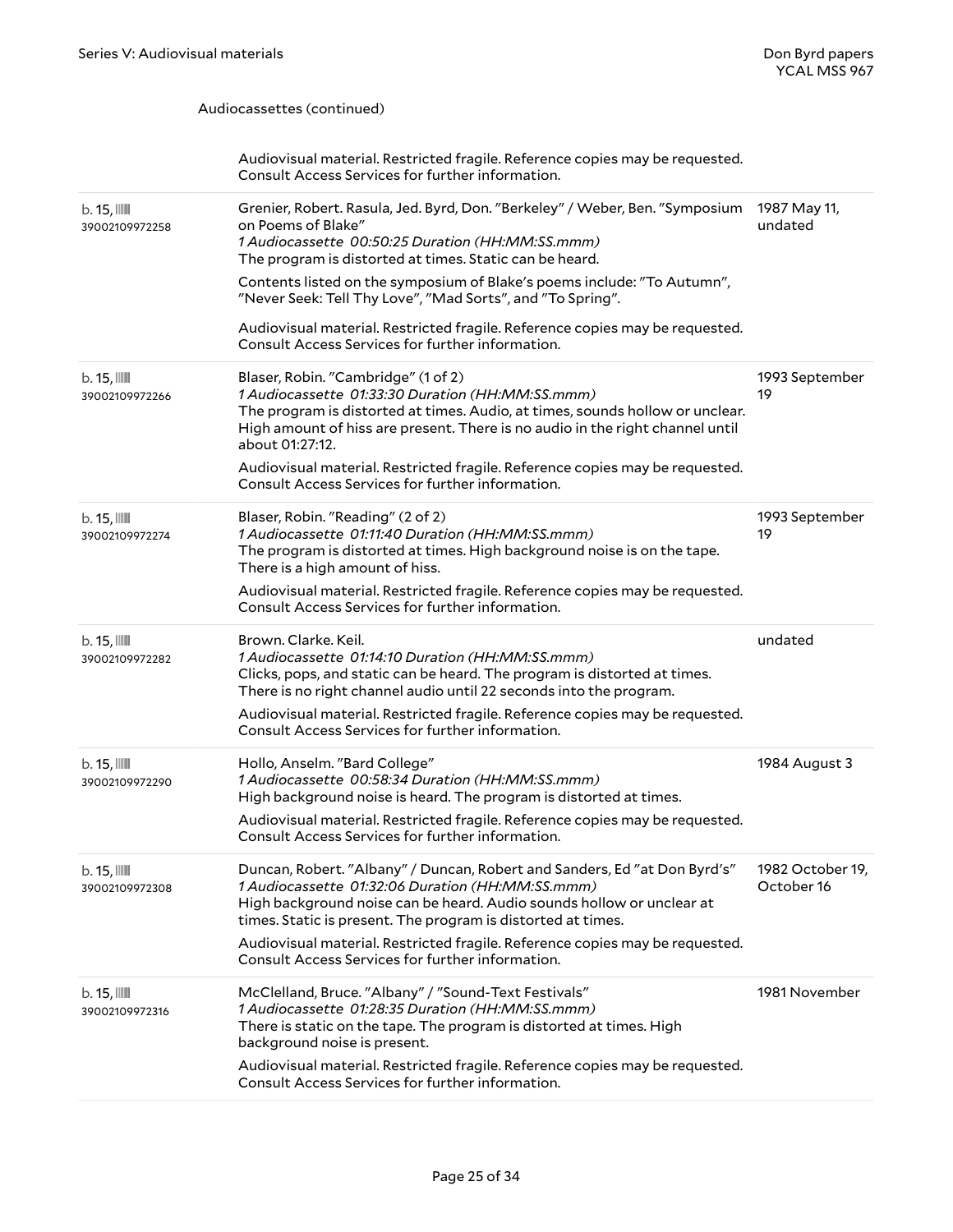| b.15,<br>39002109972324          | Metcalf, Paul. "Class, University at Albany, SUNY"<br>1 Audiocassette 01:33:47 Duration (HH:MM:SS.mmm)<br>The program was recorded at a very low level. A high amount of hiss can be<br>heard. Static is on the tape.<br>Audiovisual material. Restricted fragile. Reference copies may be requested.<br>Consult Access Services for further information.                     | 1984 March 22   |
|----------------------------------|-------------------------------------------------------------------------------------------------------------------------------------------------------------------------------------------------------------------------------------------------------------------------------------------------------------------------------------------------------------------------------|-----------------|
| $b.15$ , $III$<br>39002109972332 | Metcalf, Paul. "Class, University at Albany, SUNY"<br>1 Audiocassette 01:22:52 Duration (HH:MM:SS.mmm)<br>High amounts of hiss are present. Static is on the tape. Audio, at times,<br>sounds hollow or unclear.<br>Audiovisual material. Restricted fragile. Reference copies may be requested.<br>Consult Access Services for further information.                          | 1984 March 20   |
| b.15,<br>39002109972340          | Metcalf, Paul. "Class 1, University at Albany, SUNY"<br>1 Audiocassette 01:24:07 Duration (HH:MM:SS.mmm)<br>The program was recorded at a very low level. High background noise can be<br>heard. High amounts of hiss are present.<br>Audiovisual material. Restricted fragile. Reference copies may be requested.<br>Consult Access Services for further information.        | 1984 March 8    |
| $b.15$ , $III$<br>39002109972357 | Duncan, Robert. "Bard College"<br>1 Audiocassette 01:16:43 Duration (HH:MM:SS.mmm)<br>The program is distorted at times. High background noise can be heard.<br>Audio, at times, sounds unclear or hollow. Static is present.<br>Audiovisual material. Restricted fragile. Reference copies may be requested.<br>Consult Access Services for further information.             | 1982 October 12 |
|                                  |                                                                                                                                                                                                                                                                                                                                                                               |                 |
| b.15,<br>39002109972365          | Duncan, Robert. "Bard College"<br>1 Audiocassette 01:31:15 Duration (HH:MM:SS.mmm)<br>The program is distorted at times. Static is present. Audio, at times, sounds<br>unclear or hollow.<br>Audiovisual material. Restricted fragile. Reference copies may be requested.<br>Consult Access Services for further information.                                                 | 1982 October 5  |
| b. 15,<br>39002109972373         | Palmer, Michael. Johnson, Ronald. Levi Strauss, David. "Syntax as Music, on<br>Zukofsky, Small Press Distribution, Berkeley"<br>1 Audiocassette 01:32:14 Duration (HH:MM:SS.mmm)<br>The program is distorted at times. Static is present.<br>Audiovisual material. Restricted fragile. Reference copies may be requested.<br>Consult Access Services for further information. | 1988 April 22   |
| b.15,<br>39002109972530          | Olson, Charles. "Goddard College, Maximus V"<br>1 Audiocassette 01:33:59 Duration (HH:MM:SS.mmm)<br>High background noise can be heard. The program is distorted at times.<br>Audiovisual material. Restricted fragile. Reference copies may be requested.<br>Consult Access Services for further information.                                                                | undated         |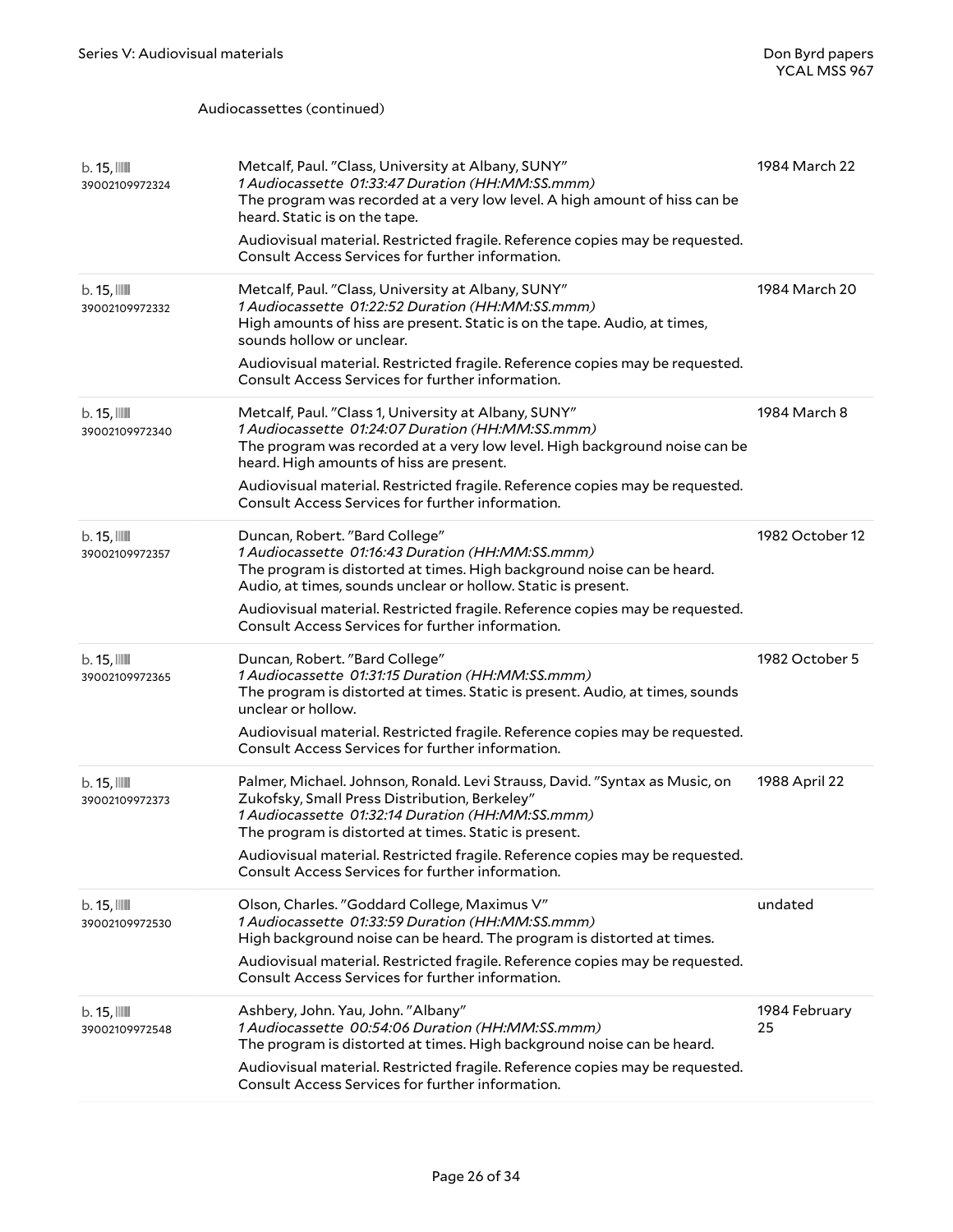| b.15,<br>39002109972555  | Duncan, Robert. "Bard College"<br>1 Audiocassette 01:30:34 Duration (HH:MM:SS.mmm)<br>Audio, at times, sounds hollow or unclear. High background noise can be<br>heard. The program is distorted at times.<br>Audiovisual material. Restricted fragile. Reference copies may be requested.<br>Consult Access Services for further information.                  | 1983 April 12       |
|--------------------------|-----------------------------------------------------------------------------------------------------------------------------------------------------------------------------------------------------------------------------------------------------------------------------------------------------------------------------------------------------------------|---------------------|
| b.15,<br>39002109972563  | Duncan, Robert. "Bard College, Lecture on H.D."<br>1 Audiocassette 01:33:44 Duration (HH:MM:SS.mmm)<br>High background noise can be heard. The program is distorted at times.<br>Audio, at times, sounds hollow or unclear.<br>Audiovisual material. Restricted fragile. Reference copies may be requested.<br>Consult Access Services for further information. | 1983 April 26       |
| b.15,<br>39002109972571  | Lansing, Gerrit. "John Ashbery introduction. Bard College"<br>1 Audiocassette 00:51:52 Duration (HH:MM:SS.mmm)<br>Audiovisual material. Restricted fragile. Reference copies may be requested.<br>Consult Access Services for further information.                                                                                                              | 1995 November<br>17 |
| b.15,<br>39002109972589  | Funkhouser, Chris.<br>1 Audiocassette 01:08:44 Duration (HH:MM:SS.mmm)<br>Simultaneous programs can be heard on the tape. The program is distorted<br>at times.<br>Audiovisual material. Restricted fragile. Reference copies may be requested.<br>Consult Access Services for further information.                                                             | 1992 November<br>5  |
| b.15,                    | Stein, Charles. "Alchemy"                                                                                                                                                                                                                                                                                                                                       | 1990 February       |
| 39002109972597           | 1 Audiocassette 01:25:12 Duration (HH:MM:SS.mmm)<br>The program is distorted at times. Static is present.<br>Audiovisual material. Restricted fragile. Reference copies may be requested.<br>Consult Access Services for further information.                                                                                                                   | 27                  |
| b.15,<br>39002109972605  | Dorn, Ed. "Albany"<br>1 Audiocassette 00:50:56 Duration (HH:MM:SS.mmm)<br>A high amount of hiss is present. The program is distorted at times. Static is<br>present. Speed fluctuations are on the tape.<br>Audiovisual material. Restricted fragile. Reference copies may be requested.<br>Consult Access Services for further information.                    | 1980 April 15       |
| b. 15,<br>39002109972613 | Duncan, Robert. "Bard College"<br>1 Audiocassette 01:28:46 Duration (HH:MM:SS.mmm)<br>Audio, at times, sounds hollow or unclear. High background noise is present.<br>Audiovisual material. Restricted fragile. Reference copies may be requested.<br>Consult Access Services for further information.                                                          | 1982 October 14     |
| b.15,<br>39002109972621  | Mac Low, Jackson. "Albany"<br>1 Audiocassette 01:01:44 Duration (HH:MM:SS.mmm)<br>The program is distorted at times. High background noise is present.<br>Audiovisual material. Restricted fragile. Reference copies may be requested.<br>Consult Access Services for further information.                                                                      | 1984 November<br>26 |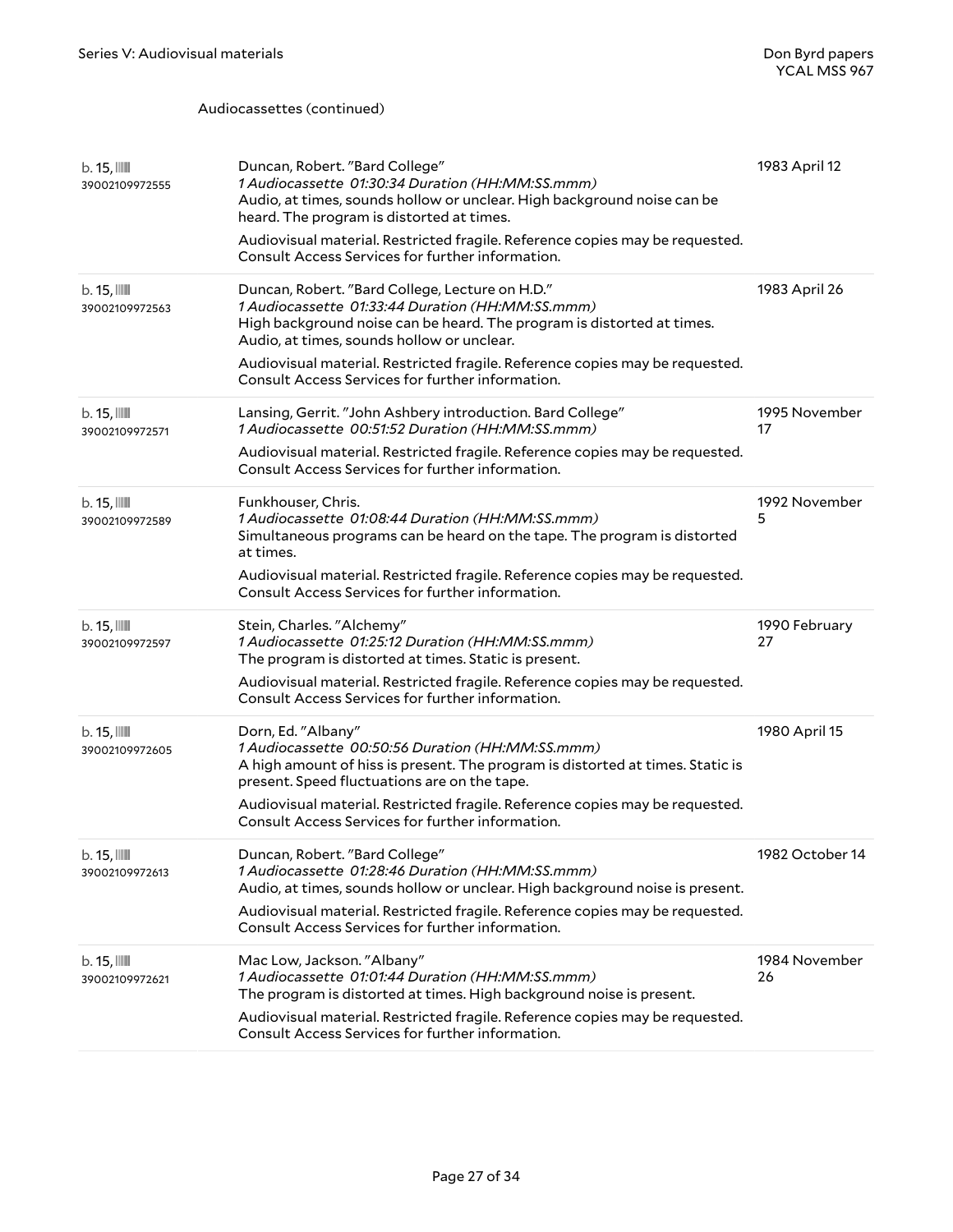| b. 15,<br>39002109972670                | Irby, Ken. "Albany"<br>1 Audiocassette 00:59:21 Duration (HH:MM:SS.mmm)<br>A high amount of hiss is present. Audio, at times, sounds hollow or unclear.<br>The program is distorted at times. High background noise is present. A high<br>amount of hum is present.<br>Audiovisual material. Restricted fragile. Reference copies may be requested.<br>Consult Access Services for further information.                                                                | undated                |
|-----------------------------------------|------------------------------------------------------------------------------------------------------------------------------------------------------------------------------------------------------------------------------------------------------------------------------------------------------------------------------------------------------------------------------------------------------------------------------------------------------------------------|------------------------|
| b. 15,<br>39002109972662                | Mac Low, Jackson.<br>1 Audiocassette 01:23:34 Duration (HH:MM:SS.mmm)<br>The program is distorted at times. High background noise is present. Audio,<br>at times, sounds hollow or unclear. The program gradually fades out at the<br>end of the tape.<br>Audiovisual material. Restricted fragile. Reference copies may be requested.<br>Consult Access Services for further information.                                                                             | 1984 November<br>1     |
| b. 15,<br>39002109972654                | Metcalf, Paul. "Reading from Golden Delicious"<br>1 Audiocassette 01:08:35 Duration (HH:MM:SS.mmm)<br>A high amount of hiss is present. The program is distorted at times. Audio, at<br>times, sounds hollow or unclear.<br>Audiovisual material. Restricted fragile. Reference copies may be requested.<br>Consult Access Services for further information.                                                                                                           | 1983 March 19          |
| $b.15$ , $\mathbb{I}$<br>39002109972647 | Duncan, Robert. "Albany and elsewhere"<br>1 Audiocassette 01:02:33 Duration (HH:MM:SS.mmm)<br>The program is distorted at times. Static is on the tape. High amounts of<br>hum are present.<br>Audiovisual material. Restricted fragile. Reference copies may be requested.<br>Consult Access Services for further information.                                                                                                                                        | undated                |
| b.15,<br>39002109972639                 | Bernstein, Charles. "Class" / Stein, Charles. "from theforestforthetrees",<br><b>Widemouth Tapes</b><br>1 Audiocassette 01:20:18 Duration (HH:MM:SS.mmm)<br>High amounts of hiss are present. High amounts of hum can be heard.<br>The program is distorted at times. There is a gap in the audio from about<br>01:02:27-01:03:07.<br>Audiovisual material. Restricted fragile. Reference copies may be requested.<br>Consult Access Services for further information. | undated, 1982<br>March |
| b. 16,<br>39002109972985                | Chadabe, Joel. "With Pierre's Words, Pierre Joris, recitation and poem"<br>1 Audiocassette 00:14:01 Duration (HH:MM:SS.mmm)<br>Audiovisual material. Restricted fragile. Reference copies may be requested.<br>Consult Access Services for further information.                                                                                                                                                                                                        | 1997 May 3             |
| b. 16,<br>39002109972993                | Olson, Charles. "Causal Myth, Robert Duncan introduction, Berkeley" / James 1965<br>Joyce, Finnegan's Wake"<br>1 Audiocassette 01:31:30 Duration (HH:MM:SS.mmm)<br>The program is distorted at times. Static and high background noise are<br>present. There are high amounts of hum and hiss on the tape.<br>Audiovisual material. Restricted fragile. Reference copies may be requested.<br>Consult Access Services for further information.                         |                        |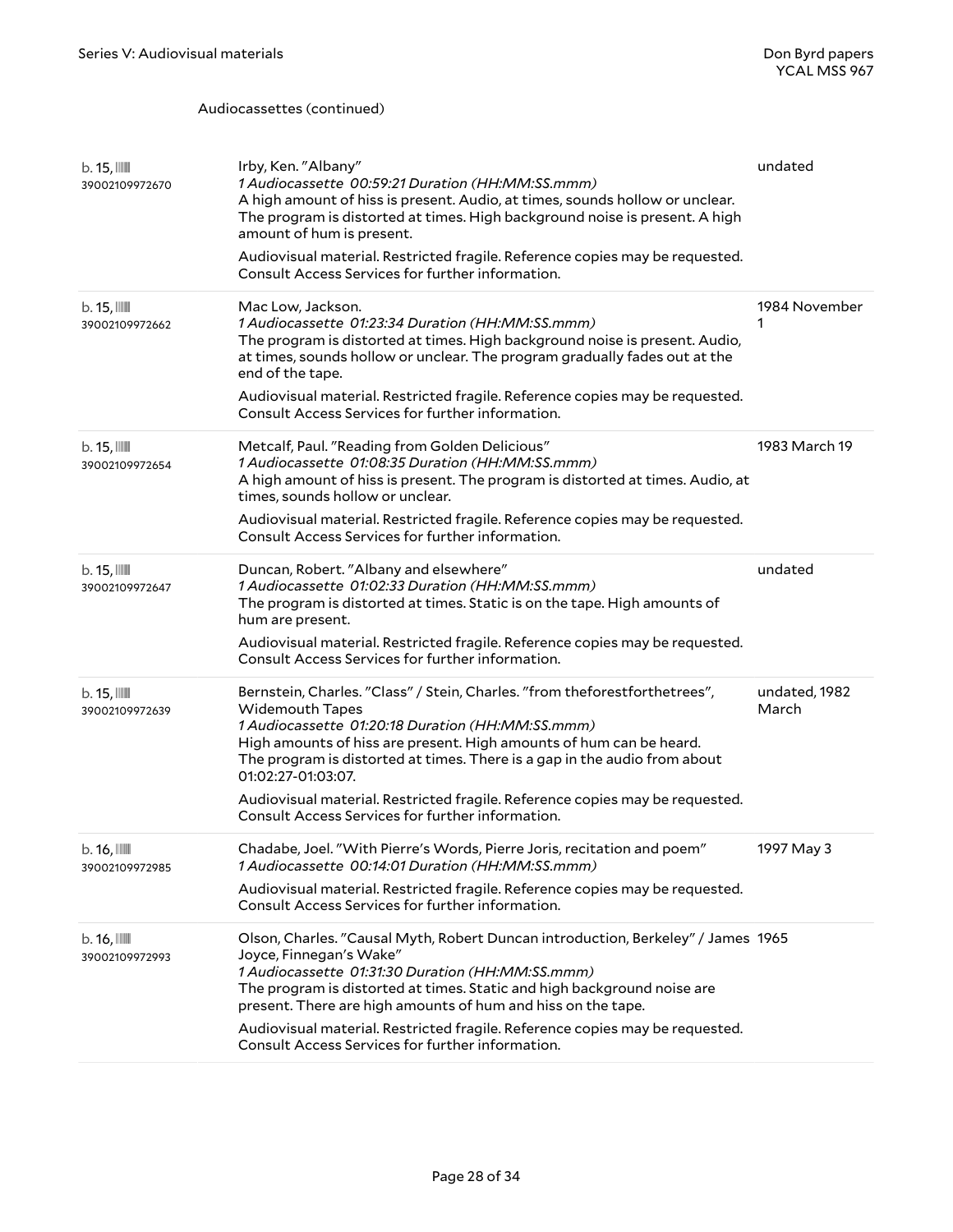| Sanders, Ed. "Maximus from Dogtown-I, performed at Berkeley Olson<br>Festival"<br>1 Audiocassette 00:13:26 Duration (HH:MM:SS.mmm)<br>Inscribed and signed by Sanders to Don Byrd<br>Audiovisual material. Restricted fragile. Reference copies may be requested.<br>Consult Access Services for further information.                                                                                                                                                                                                                                 | 1991 February 23                                                             |
|-------------------------------------------------------------------------------------------------------------------------------------------------------------------------------------------------------------------------------------------------------------------------------------------------------------------------------------------------------------------------------------------------------------------------------------------------------------------------------------------------------------------------------------------------------|------------------------------------------------------------------------------|
| Sun Ra. "Trudie Morse reading otherwise unavailable Sun Ra poems at<br>Soundscape"<br>1 Audiocassette 01:34:30 Duration (HH:MM:SS.mmm)<br>The program is distorted at times. Static is on tape. There is a slight delay in<br>the audio at times.<br>A list of contents is included with this audiocassette.<br>Side A / Side B<br>Astro Black<br>Where There's No Sun<br>Living in the Space Age<br>[?] Eggs Sunny Side Up<br>$0 - 27$<br>Watusi<br>Space is the [Place?]<br>We Travel the Sky Ways<br>On Jupiter<br>From Astro Black<br>Astro Black | undated                                                                      |
| Consult Access Services for further information.                                                                                                                                                                                                                                                                                                                                                                                                                                                                                                      |                                                                              |
| Blaser, Robin. "Charles Olson lecture #1" (1 of 3)<br>1 Audiocassette 01:24:52 Duration (HH:MM:SS.mmm)<br>High amounts of hiss can be heard. The program is distorted at times. Audio,<br>at times, sounds hollow or unclear.<br>Audiovisual material. Restricted fragile. Reference copies may be requested.<br>Consult Access Services for further information.                                                                                                                                                                                     | undated                                                                      |
| Blaser, Robin. "Charles Olson lecture #2" (2 of 3)<br>1 Audiocassette 01:14:03 Duration (HH:MM:SS.mmm)<br>High amounts of hiss are present. The program is distorted at times. Audio,<br>at times, sounds hollow or unclear.<br>Audiovisual material. Restricted fragile. Reference copies may be requested.<br>Consult Access Services for further information.                                                                                                                                                                                      | undated                                                                      |
| Blaser, Robin. "Charles Olson lecture #3" (3 of 3)<br>1 Audiocassette 01:32:50 Duration (HH:MM:SS.mmm)<br>Audio, at times, sounds hollow or unclear. The program is distorted at times.<br>High amounts of hiss are present. There is a gap in the audio from about<br>43:32-46:13.<br>Audiovisual material. Restricted fragile. Reference copies may be requested.<br>Consult Access Services for further information.                                                                                                                               | undated                                                                      |
|                                                                                                                                                                                                                                                                                                                                                                                                                                                                                                                                                       | Audiovisual material. Restricted fragile. Reference copies may be requested. |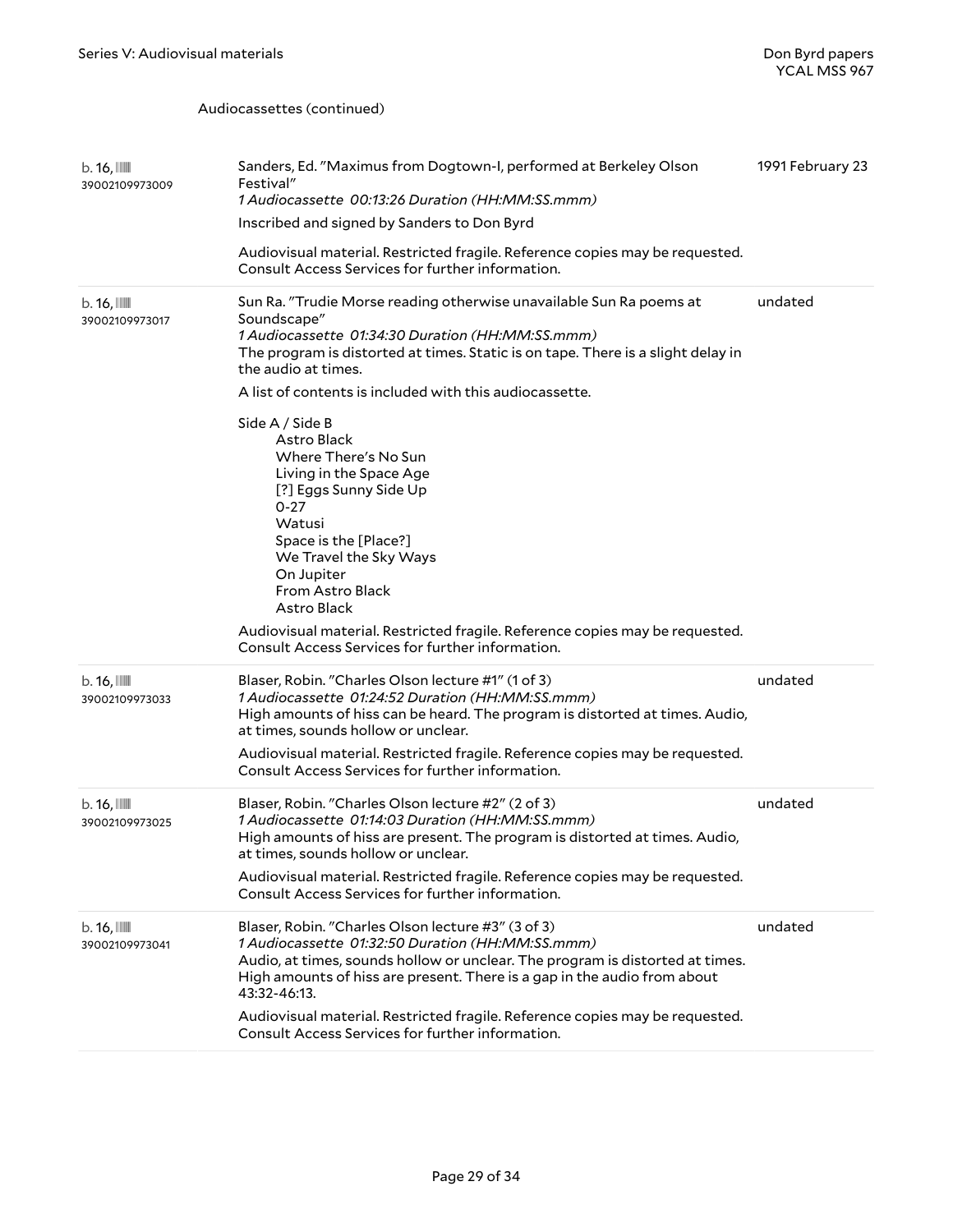| $b.16$ , $\blacksquare$<br>39002109973058 | "Talkwork: Performance Quarterly, issue no. 3"<br>1 Audiocassette 00:36:29 Duration (HH:MM:SS.mmm)<br>The program is distorted at times. There is a warble in the audio.                                                                                                                                                                                                                     | 1991                            |
|-------------------------------------------|----------------------------------------------------------------------------------------------------------------------------------------------------------------------------------------------------------------------------------------------------------------------------------------------------------------------------------------------------------------------------------------------|---------------------------------|
|                                           | Audiovisual material. Restricted fragile. Reference copies may be requested.<br>Consult Access Services for further information.                                                                                                                                                                                                                                                             |                                 |
| b. 16,<br>39002109973066                  | Hennix, Christer. "Charles Stein Parmenides"<br>1 Audiocassette 01:36:41 Duration (HH:MM:SS.mmm)<br>High background noise can be heard. The audio fades out at about<br>50:21-52:51. There is a gap in the audio from 53:01-55:06. The program was<br>recorded at a very low level at times. The program is distorted at times.<br>There is a high amount of hiss.                           | 1984 July 28                    |
|                                           | Audiovisual material. Restricted fragile. Reference copies may be requested.<br>Consult Access Services for further information.                                                                                                                                                                                                                                                             |                                 |
| b. 16,<br>39002109973074                  | Stein, Charles. Byrd, Don.<br>1 Audiocassette 01:32:25 Duration (HH:MM:SS.mmm)<br>Static and high background noise are present. The program is distorted at<br>times. There is a gap in the audio from 56:15-56:38.<br>Audiovisual material. Restricted fragile. Reference copies may be requested.<br>Consult Access Services for further information.                                      | 1994 October 5                  |
| b. 16,<br>39002109973090                  | Stein, Charles. Byrd, Don.; G-Keane (?), "day #10" (1 of 2)<br>1 Audiocassette 01:34:25 Duration (HH:MM:SS.mmm)<br>The program is distorted at times. High background noise is present. Audio,<br>at times, sounds hollow or unclear. Static is present.<br>Audiovisual material. Restricted fragile. Reference copies may be requested.<br>Consult Access Services for further information. | 1987 March 10                   |
| b. 16,<br>39002109973082                  | Stein, Charles. Byrd, Don.; G-Keane (?), "day #11" (2 of 2)<br>1 Audiocassette 00:42:24 Duration (HH:MM:SS.mmm)<br>High background noise can be heard. The program was recorded at a very<br>low level at times.<br>Audiovisual material. Restricted fragile. Reference copies may be requested.<br>Consult Access Services for further information.                                         | 1987 March 10                   |
| b. 16,<br>39002109973108                  | Stein, Charles. Byrd, Don.<br>1 Audiocassette 01:34:36 Duration (HH:MM:SS.mmm)<br>High background noise and static are present. Audio, at times, sounds<br>hollow or unclear.<br>Audiovisual material. Restricted fragile. Reference copies may be requested.<br>Consult Access Services for further information.                                                                            | 1987 January 7                  |
| b. 16,<br>39002109973116                  | Coolidge, Clark. Byrd, Don. (3)<br>1 Audiocassette 01:33:55 Duration (HH:MM:SS.mmm)<br>The program is distorted at times. High background noise is present.<br>Audiovisual material. Restricted fragile. Reference copies may be requested.<br>Consult Access Services for further information.                                                                                              | 1989 November<br>8, December 11 |
| $b.16$ , $III$<br>39002109973124          | Coolidge, Clark. Byrd, Don. (1)<br>1 Audiocassette 01:34:40 Duration (HH:MM:SS.mmm)<br>Audio, at times, sounds hollow or unclear. The program is distorted at times.<br>High background noise is present.<br>Audiovisual material. Restricted fragile. Reference copies may be requested.<br>Consult Access Services for further information.                                                | 1989 January 30,<br>February 9  |
|                                           |                                                                                                                                                                                                                                                                                                                                                                                              |                                 |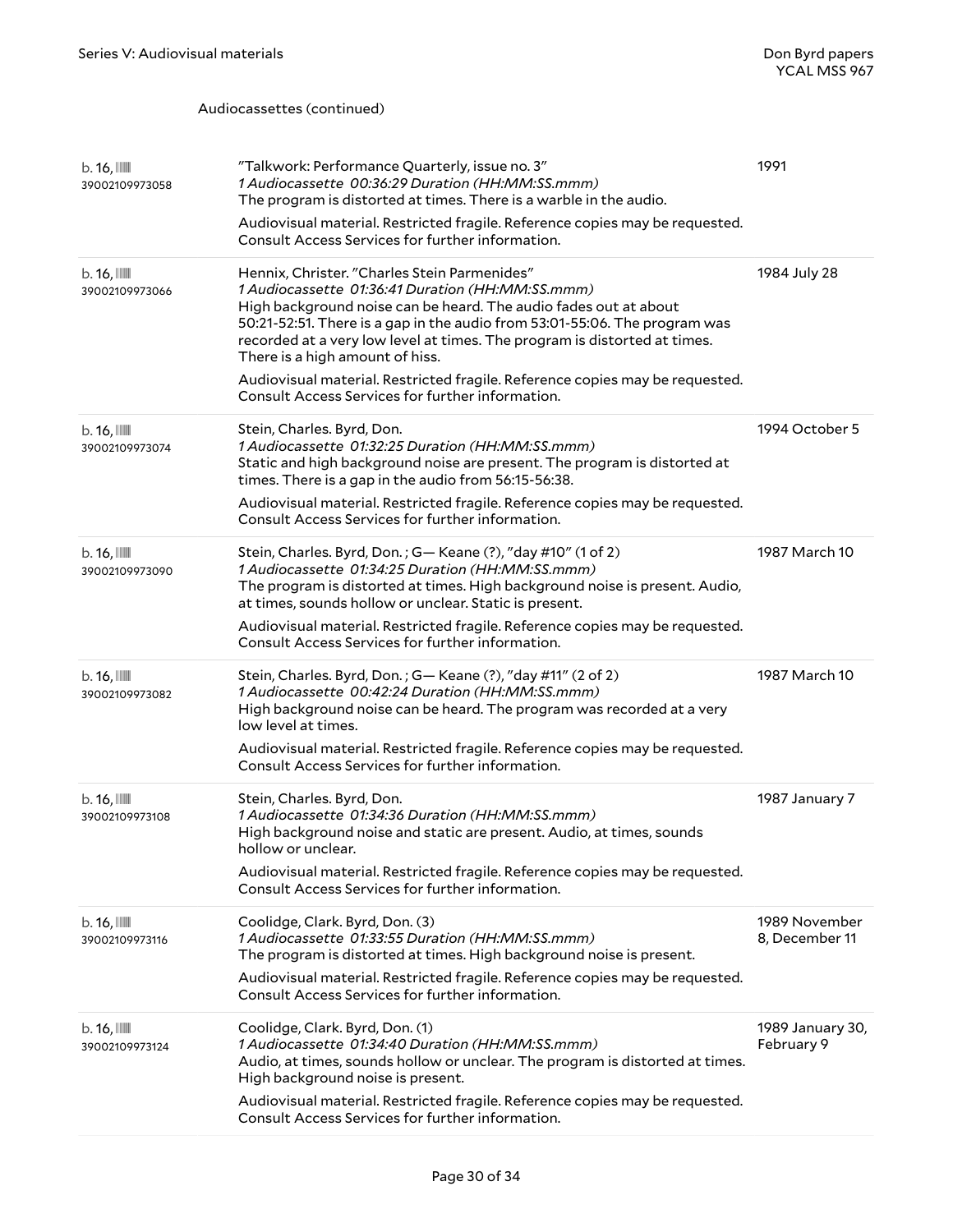| $b.16$ , $\blacksquare$<br>39002109973132 | Stein, Charles. Byrd, Don.<br>1 Audiocassette 01:33:14 Duration (HH:MM:SS.mmm)<br>Static and high background noise are present. High amounts of buzz can be<br>heard. Audio, at times, sounds hollow or unclear.<br>Audiovisual material. Restricted fragile. Reference copies may be requested.<br>Consult Access Services for further information.                                   | 1997 February 7      |
|-------------------------------------------|----------------------------------------------------------------------------------------------------------------------------------------------------------------------------------------------------------------------------------------------------------------------------------------------------------------------------------------------------------------------------------------|----------------------|
| b. 16,<br>39002109973140                  | Stein, Charles. "Discussion with Don Byrd"<br>1 Audiocassette 01:00:54 Duration (HH:MM:SS.mmm)<br>Audio, at times, sounds hollow or unclear. High amounts of hiss are present.<br>Audiovisual material. Restricted fragile. Reference copies may be requested.<br>Consult Access Services for further information.                                                                     | 1980 April 30        |
| b. 16,<br>39002109973157                  | Stein, Charles. Byrd, Don. "Catskill, N.Y." (1 of 3)<br>1 Audiocassette 00:59:09 Duration (HH:MM:SS.mmm)<br>The program is distorted at times. High amounts of background noise and<br>hiss are present. Static is present.<br>Audiovisual material. Restricted fragile. Reference copies may be requested.<br>Consult Access Services for further information.                        | 1994 September<br>14 |
| b. 16,<br>39002109973165                  | Stein, Charles. Byrd, Don. "Catskill, N.Y." (2 of 3)<br>1 Microcassette 01:53:39 Duration (HH:MM:SS.mmm)<br>The program is distorted at times.<br>Audiovisual material. Restricted fragile. Reference copies may be requested.<br>Consult Access Services for further information.                                                                                                     | 1994 September<br>14 |
| b. 16,<br>39002109973173                  | Stein, Charles. Byrd, Don. "Catskill, N.Y.," (3 of 3)<br>1 Microcassette 01:30:47 Duration (HH:MM:SS.mmm)<br>The program is distorted at times. Speed fluctuations are present. The<br>program is muffled at times. Volume fluctuates on the tape.<br>Audiovisual material. Restricted fragile. Reference copies may be requested.<br>Consult Access Services for further information. | 1994 September<br>14 |
| b. 16,<br>39002109973215                  | Stein, Charles. Byrd, Don. "Rhinebeck, Poughkeepsie" (1 of 2)<br>1 Microcassette 01:51:27 Duration (HH:MM:SS.mmm)<br>The program is distorted at times. The volume fluctuates. The program is<br>muffled at times.<br>Audiovisual material. Restricted fragile. Reference copies may be requested.<br>Consult Access Services for further information.                                 | 1992 March 25        |
| b. 16,<br>39002109973223                  | Stein, Charles. Byrd, Don. "Rhinebeck, Poughkeepsie" (2 of 2)<br>1 Microcassette 02:09:04 Duration (HH:MM:SS.mmm)<br>The program is distorted at times. The volume fluctuates. The program is<br>muffled.<br>Audiovisual material. Restricted fragile. Reference copies may be requested.<br>Consult Access Services for further information.                                          | 1992 March 25        |
| b. 16,<br>39002109973231                  | Stein, Charles. Byrd, Don. "Woodstock, N.Y."<br>1 Microcassette 01:00:29 Duration (HH:MM:SS.mmm)<br>The program is distorted at itmes. The program is muffled. Volume<br>fluctuates on the tape.<br>Audiovisual material. Restricted fragile. Reference copies may be requested.<br>Consult Access Services for further information.                                                   | 1995 March 15        |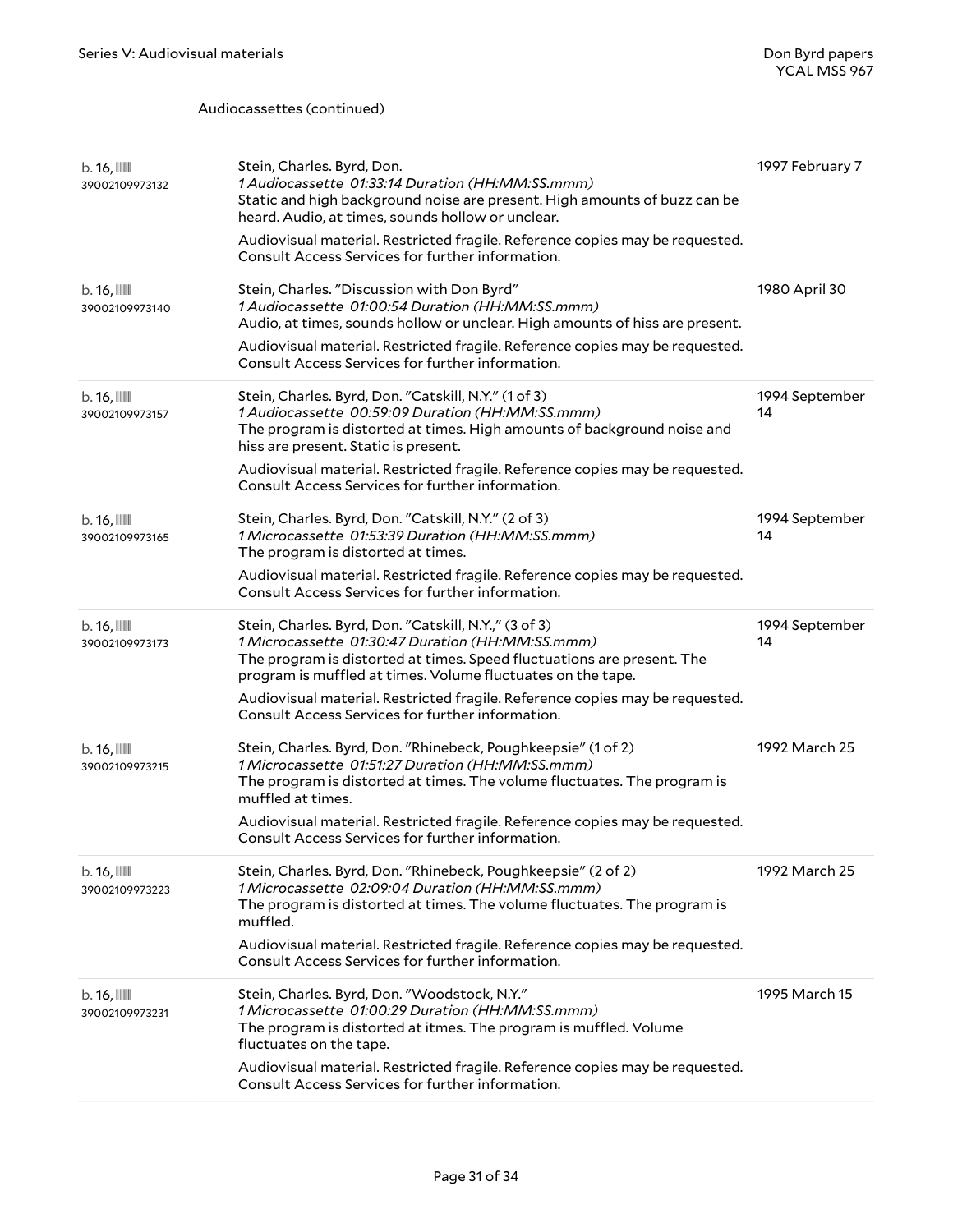| $b.16$ , $\blacksquare$<br>39002109973249 | Brakhage, Stan. "Union"<br>1 Microcassette 01:00:37 Duration (HH:MM:SS.mmm)<br>The program is distorted at times. The program is muffled.<br>Audiovisual material. Restricted fragile. Reference copies may be requested.<br>Consult Access Services for further information.                                                                          | 1992 April 16        |
|-------------------------------------------|--------------------------------------------------------------------------------------------------------------------------------------------------------------------------------------------------------------------------------------------------------------------------------------------------------------------------------------------------------|----------------------|
| $b.16$ , $\blacksquare$<br>39002109973181 | Blaser, Robin. "Lecture, Vancouver"<br>1 Microcassette 00:48:18 Duration (HH:MM:SS.mmm)<br>The program is distorted at times. The program was recorded at a very low<br>level. The volume flucutates on the tape.<br>Audiovisual material. Restricted fragile. Reference copies may be requested.<br>Consult Access Services for further information.  | 1995 June            |
| b. 16,<br>39002109973199                  | Stein, Charles, Byrd, Don. Ryan.<br>1 Microcassette 01:01:50 Duration (HH:MM:SS.mmm)<br>The program is distorted at times.<br>Audiovisual material. Restricted fragile. Reference copies may be requested.<br>Consult Access Services for further information.                                                                                         | 1994 September<br>21 |
| b. 16,<br>39002109973207                  | "AE's interview with Charles Stein, Bard College"<br>1 Microcassette 00:51:40 Duration (HH:MM:SS.mmm)<br>The program is distorted at times. The volume fluctuates on the tape. The<br>program is muffled at times.<br>Audiovisual material. Restricted fragile. Reference copies may be requested.<br>Consult Access Services for further information. | 1991 September<br>29 |
| b. 16,<br>39002109973256                  | Stein, Charles. Byrd, Don.<br>1 Microcassette 01:12:33 Duration (HH:MM:SS.mmm)<br>The program is distorted at times. The program is muffled. The volume<br>fluctuates on the tape.<br>Audiovisual material. Restricted fragile. Reference copies may be requested.<br>Consult Access Services for further information.                                 | 1995 Spring          |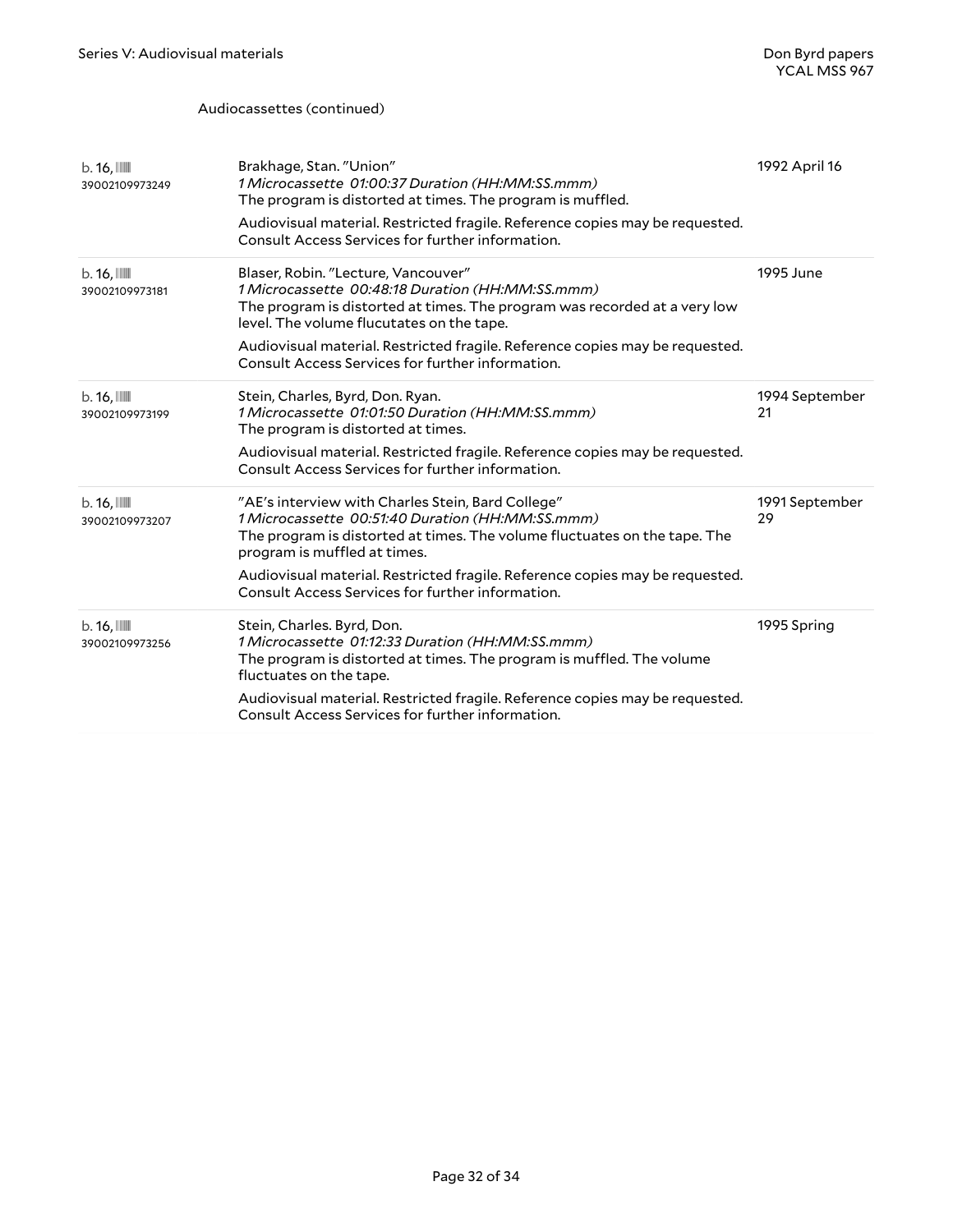## <span id="page-32-0"></span>**Printed materials, 1970-2007**

*2 linear feet (2 boxes)*

| Printed materials        | 1970-2007 |
|--------------------------|-----------|
| <b>Printed materials</b> | 1970-2007 |